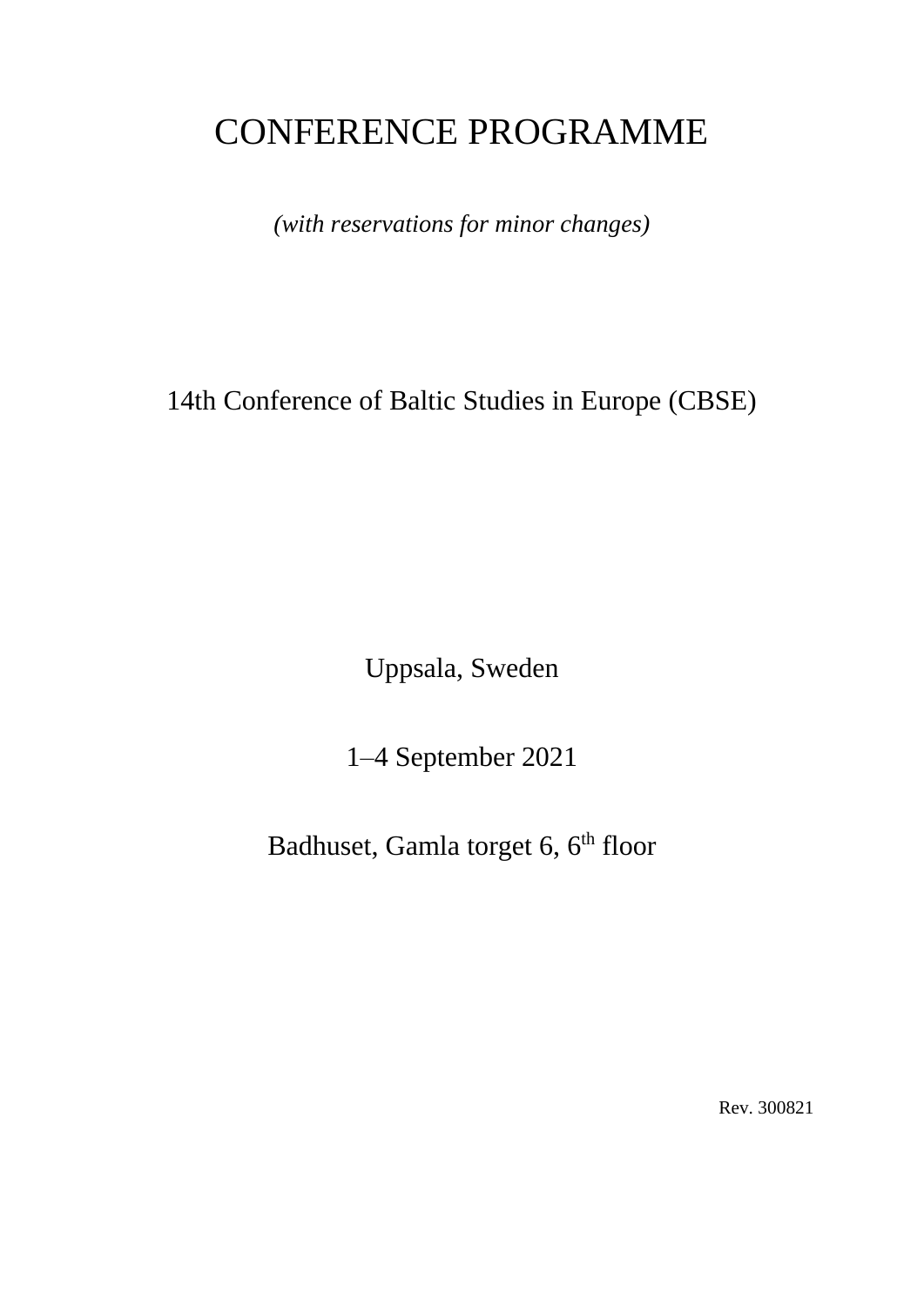| Wednesday,           | <b>Panel</b>   | <b>Slot A</b>                                                                                                                                        | <b>Slot B</b>                                                                                                                                          | Slot C                                                                                                                                                                              | <b>Slot D</b>                                                                                                                                      |  |
|----------------------|----------------|------------------------------------------------------------------------------------------------------------------------------------------------------|--------------------------------------------------------------------------------------------------------------------------------------------------------|-------------------------------------------------------------------------------------------------------------------------------------------------------------------------------------|----------------------------------------------------------------------------------------------------------------------------------------------------|--|
| 1 Sept.              | No.            |                                                                                                                                                      |                                                                                                                                                        |                                                                                                                                                                                     |                                                                                                                                                    |  |
| 10am                 |                | Registration desk opens                                                                                                                              |                                                                                                                                                        |                                                                                                                                                                                     |                                                                                                                                                    |  |
| 10:45am              |                |                                                                                                                                                      |                                                                                                                                                        | Welcome and Practical Information                                                                                                                                                   |                                                                                                                                                    |  |
| $11am -$<br>12:45pm  | $\mathbf{1}$   | HIS1A<br>'Kaleidoscopic<br>Nationalism: Questions of<br>Fascism and Far Right<br>Entryism'<br>Oppermann<br>Kott<br>(Fascism & Entryism)              | LANG1B<br>'New Approaches to the<br>Study of Lithuanian'<br>Judžentytė-Šinkūnienė<br>Bukelskyte-Cepele<br>(Language $1 -$<br>Literature)               | <b>POL1C</b><br>'Voting, Civic Participation,<br>and Political Discourse in the<br>Baltics'<br>Dāvidsone<br><b>Bucholtz</b><br>Kontrimas<br>(Civic Participation)                   | MIG1D<br>'The Latvian Diaspora Law<br>and Diaspora Experiences'<br><b>Straumanis</b><br><b>Simons</b><br>Birka<br>(Latvian Diaspora)               |  |
|                      | Lunch          |                                                                                                                                                      |                                                                                                                                                        |                                                                                                                                                                                     |                                                                                                                                                    |  |
| $2pm -$<br>$3:45$ pm | $\overline{2}$ | HIS2A<br>'Memories and<br>Experiences of the Soviet<br>Occupation'<br>Neimane<br>Švec<br>Uuna<br>(Soviet Occupation $1 -$<br>Memories & Experiences) | LANG2B<br>'Bilingual and<br><b>Multilingual Approaches</b><br>to Baltic Languages'<br><b>Branets</b><br><b>Bissinger</b><br>$(Language 2 - Bilingual)$ | POL2C<br>'Crisis Management:<br>Perspectives on the COVID-19<br>Pandemic'<br>Duvold<br>Didzis Kļaviņš/Birka<br>Nesterova<br>(Pandemic Politics)                                     |                                                                                                                                                    |  |
| $4:15$ pm $-$<br>6pm | $\overline{3}$ | HIS3A<br>'The Evolution of<br>Identities and<br>Conceptions of the Baltic<br>States'<br>Gibson<br>Baxenfield<br>(Identities & Unions)                | LANG3B<br>'Technology and<br>Digitalization in Baltic<br>Studies'<br>Kasperiuniene<br>Talivee/Vaik<br>(Virtual Media &<br>Digitalization)              | SOC <sub>3</sub> C<br>'Institutional Alignment,<br>Transportation, and<br>Entrepreneurship in the Baltic<br>States'<br>Musiał<br>Gilbert<br>Līvina<br>$(Economics 1 - Intitutions)$ | POL3D<br>'Dilemmas and Deterrence<br>in Baltic Foreign Policy and<br>Security'<br>Rasnacis<br><b>Rostoks</b><br>(Security $1 -$ Foreign<br>Policy) |  |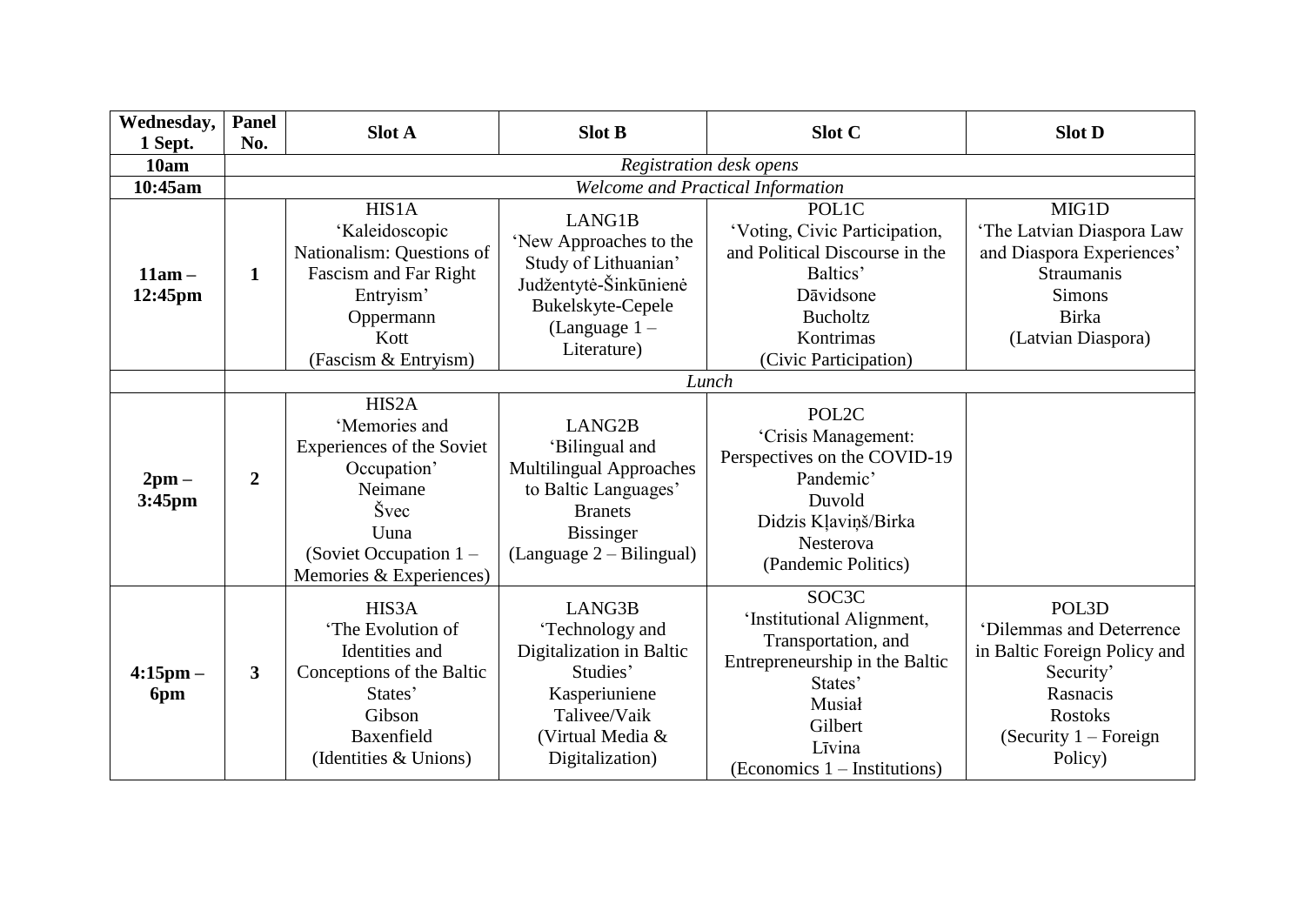| Thursday,<br>2 Sept. | <b>Panel</b><br>No.              | <b>Slot A</b>                                                                                                                                               | <b>Slot B</b>                                                                                                                                            | Slot C                                                                                                                                                | <b>Slot D</b>                                                                                                                                                                                                                    |
|----------------------|----------------------------------|-------------------------------------------------------------------------------------------------------------------------------------------------------------|----------------------------------------------------------------------------------------------------------------------------------------------------------|-------------------------------------------------------------------------------------------------------------------------------------------------------|----------------------------------------------------------------------------------------------------------------------------------------------------------------------------------------------------------------------------------|
| $9am -$<br>10:45am   | $\overline{\mathbf{4}}$          | HIS4A<br>'Exploration and Travel in<br>Baltic Maritime History'<br>Gornischeff<br>Saar<br>(Maritime)                                                        | LANG4B<br>'Transnational Music<br>Across the Baltics'<br><b>MacLaughlin Garbes</b><br>Stanevičiūtė<br>Kudinš<br>(Music)                                  | X                                                                                                                                                     | SOC <sub>4</sub> D<br>'Economic Trends in the<br><b>Baltic States'</b><br>Körnert/Junghanns<br>Grube<br>$(Economics 2-Banking)$                                                                                                  |
| $11:15am -$<br>1pm   | 5                                | HIS5A<br>'Political and Economic<br>Relations between the Baltics<br>and Scandinavia'<br>Heikkilä<br>Karnups<br>Hackmann<br>(Nordic Relations)              | LANG5B<br>'Translation and Poetry<br>in the 20 <sup>th</sup> Century'<br>Steinbergs<br>Reklaityte<br>Veisbergs<br>(Poetry & Translation)                 | MIG5C<br>'Belonging and Identity:<br>The Experiences of<br>Lithuanian Emigrants'<br><b>Balandis</b><br>Sruoginis<br>Genys<br>(Diaspora 1 – Migration) | POL5D<br>Roundtable: 'The Journey to<br>NATO: Exploring the Role<br>of Civil Society of the Baltic<br>Diaspora in the U.S. and<br>Baltic Governments'<br>Altau<br>Kasekamp<br>$(Security 2 - NATO)$                              |
|                      | Lunch                            |                                                                                                                                                             |                                                                                                                                                          |                                                                                                                                                       |                                                                                                                                                                                                                                  |
| $2pm -$<br>3:45pm    | 6                                | HIS <sub>6</sub> A<br>'Between Centre and<br>Periphery in Soviet Latvia:<br>Political and Health<br>Perspectives'<br>Loader<br>Hearne<br>(Centre–Periphery) | LANG6B<br>'Riga on its Way to<br>Respublica Literaria in<br>Early Modernity'<br>Lāms<br>Kaspars Kļaviņš<br>Laizāns<br><b>Skvireckis</b><br>(Translation) | SUS <sub>6</sub> C<br>'Cultural Heritage and<br>Development in the Baltic<br>Context'<br>Kiimann<br>Urbinati<br>(Urban Planning/Heritage)             | MIG6D<br>'Returning "home" in the<br>globalised world:<br>Challenges and<br>opportunities of return<br>migration from a<br>comparative perspective'<br>Čiubrinskas<br>Gečienė-Janulione<br>Hornstein-Tomić<br>(Return Migration) |
| 6:30pm               | Keynote address (Brusewitz Room) |                                                                                                                                                             |                                                                                                                                                          |                                                                                                                                                       |                                                                                                                                                                                                                                  |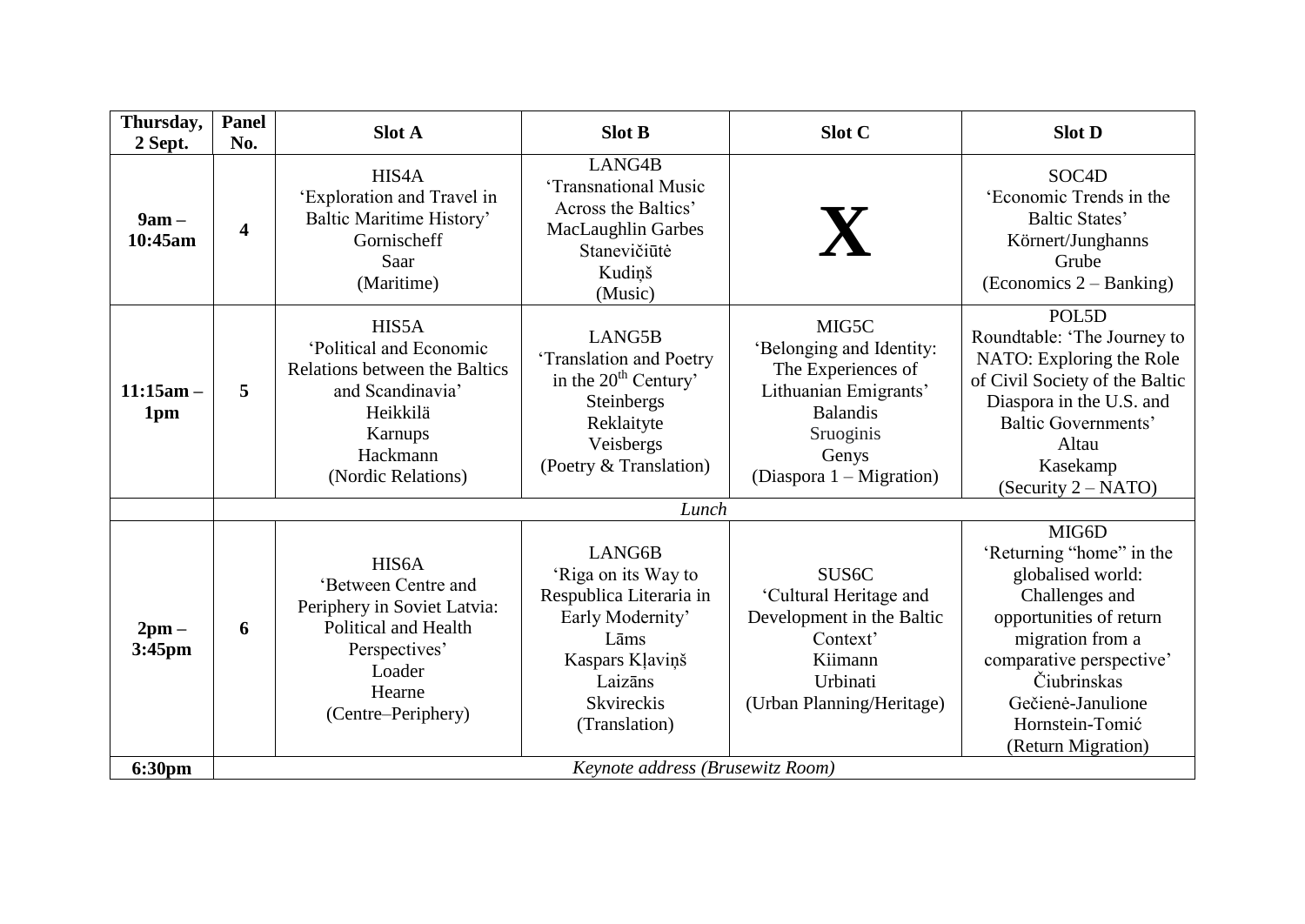| Friday, 3<br>Sept.   | <b>Panel</b><br>No. | <b>Slot A</b>                                                                                                                                                                 | <b>Slot B</b>                                                                                                                                                                      | Slot C                                                                                                                                                                                                       | <b>Slot D</b>                                                                                                                   |
|----------------------|---------------------|-------------------------------------------------------------------------------------------------------------------------------------------------------------------------------|------------------------------------------------------------------------------------------------------------------------------------------------------------------------------------|--------------------------------------------------------------------------------------------------------------------------------------------------------------------------------------------------------------|---------------------------------------------------------------------------------------------------------------------------------|
| $9am -$<br>10:45am   | $\overline{7}$      | HIS7A<br>'The First World War in the<br><b>Baltic States: Wartime</b><br>Experiences and their<br>Aftermath'<br>Esse<br>Kuldkepp<br><b>Balkelis</b><br>(WWI)                  | LANG7B<br>'Resistance and<br>Reflection in Soviet era<br>Latvian Literature'<br>Oga<br><b>Burima</b><br>Ostups<br>(Soviet Era Literature)                                          | POL7C<br>Roundtable: 'The Baltic and<br>Nordic response to the 2020<br>Crisis in Belarus – Lessons<br>Learned and Future<br>Opportunities'<br>Djatkoviča<br>Dubinka-Hushcha<br>Rudnik<br>Musiał<br>(Belarus) | X                                                                                                                               |
| $11:15am -$<br>1pm   | 8                   | HIS8A<br>'U.S. Recognition, Relations,<br>and Foreign Policy with the<br>Baltic States, 1917-1923'<br>Selga<br>Szlaużys<br>(U.S. Relations)                                   | LANG8B<br>'Trust, Surveillance and<br>Conspiracy Theories in<br>Society and the Media'<br>Bolin/<br>Figueiras<br>Grišinas<br><b>Dimants</b><br>(Conspiracy Theories $\&$<br>Media) | MIG8C<br>'Orthodox Christian and<br>Catholic Identities in<br>Lithuania and Abroad'<br>Kesylyte-Alliks<br>Frėjutė-Rakauskienė<br>Marcinkevicius<br>(Identity & Religion)                                     | POL8D<br>'Parliamentary Politics in<br>the Baltic States and the<br>EU'<br>Auers<br>Rakutiene<br>Dean<br>(Politics/Parliaments) |
|                      |                     |                                                                                                                                                                               | Lunch                                                                                                                                                                              |                                                                                                                                                                                                              |                                                                                                                                 |
| $2$ pm $-$<br>3:45pm | $\boldsymbol{9}$    | HIS9A<br>'Between the Nazis and the<br>Soviets: Memory, Propaganda,<br>and Sovietization in the Baltic<br>States in the 1940s and early<br>1950s'<br><b>Nurmis</b><br>Merritt |                                                                                                                                                                                    | POL9C<br>'Issues in Baltic Security'<br><b>Bussmann</b><br>Kasekamp<br>Ainso<br>(Security $3$ – Defence<br>Policy)                                                                                           | SOC9D<br>'A Question of Law:<br>Women and Minorities,<br>Historical and<br>Contemporary Cases'<br>Sagatiene<br>Aava<br>(Law)    |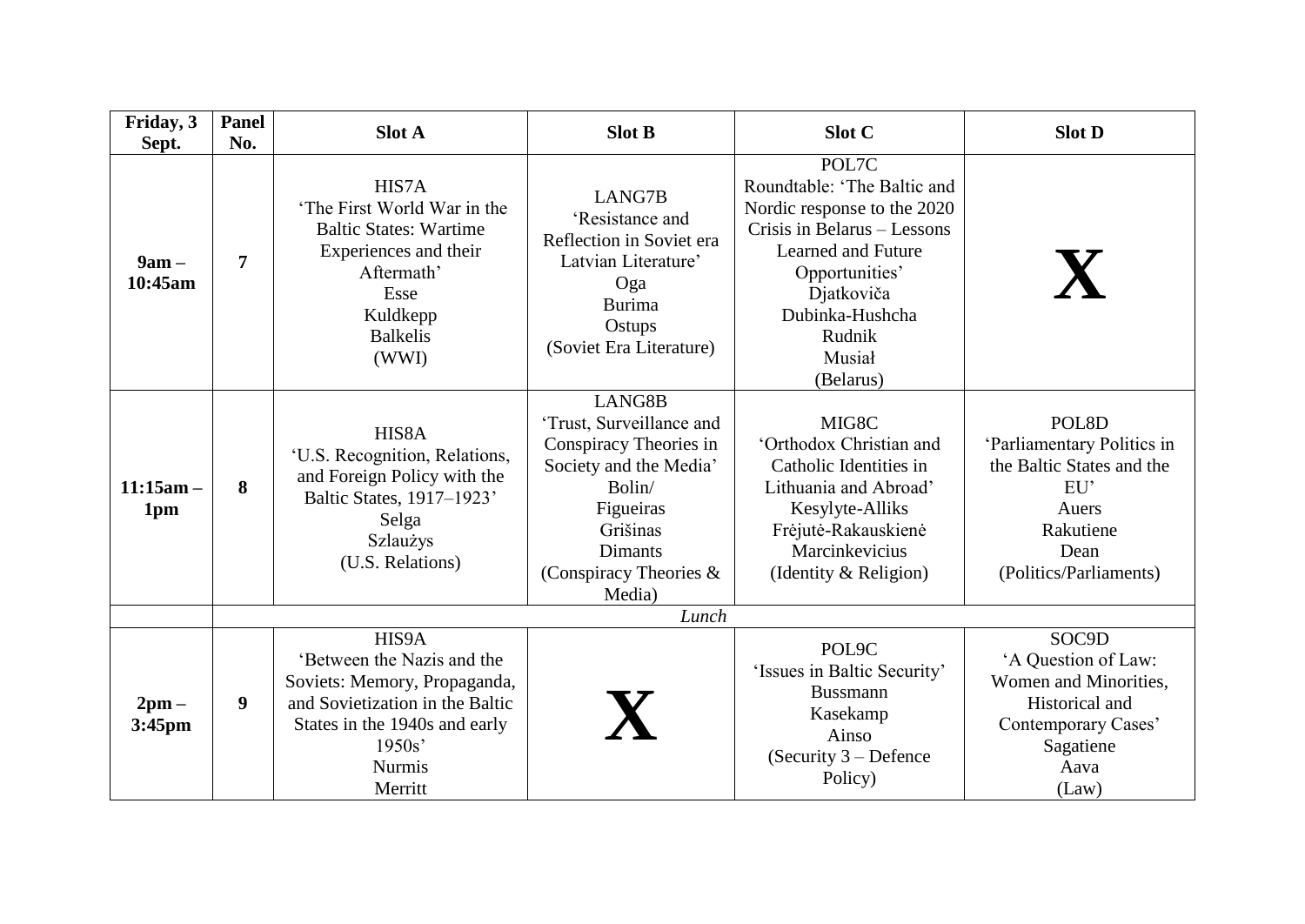|                      |    | Loader<br>$(History - 1940s)$                                                                                                       |                                                                                                                    |                                                                                                                                                                                  |
|----------------------|----|-------------------------------------------------------------------------------------------------------------------------------------|--------------------------------------------------------------------------------------------------------------------|----------------------------------------------------------------------------------------------------------------------------------------------------------------------------------|
| $4:15$ pm $-$<br>6pm | 10 | HIS10A<br>'The Baltic in the Early<br>Modern Period'<br>Hodil<br>Šedvydis/<br>Sirutavičius/<br>Bucevičiūtė<br>(Early Modern Period) | LANG10B<br>'Methodology, Meaning,<br>and Visitors in Baltic<br>Literature'<br>Kurpniece<br>Merilai<br>(Literature) | SOC <sub>10</sub> D<br>'Activism, Sexuality, and<br>Violence in Baltic<br>Research'<br>Eglāja-Kristsone<br>Kareniauskaite<br>Taavetti<br>(Gender 1 – Activism $\&$<br>Sexuality) |
| 8pm                  |    |                                                                                                                                     | <b>Conference Dinner (Norrlands Nation)</b>                                                                        |                                                                                                                                                                                  |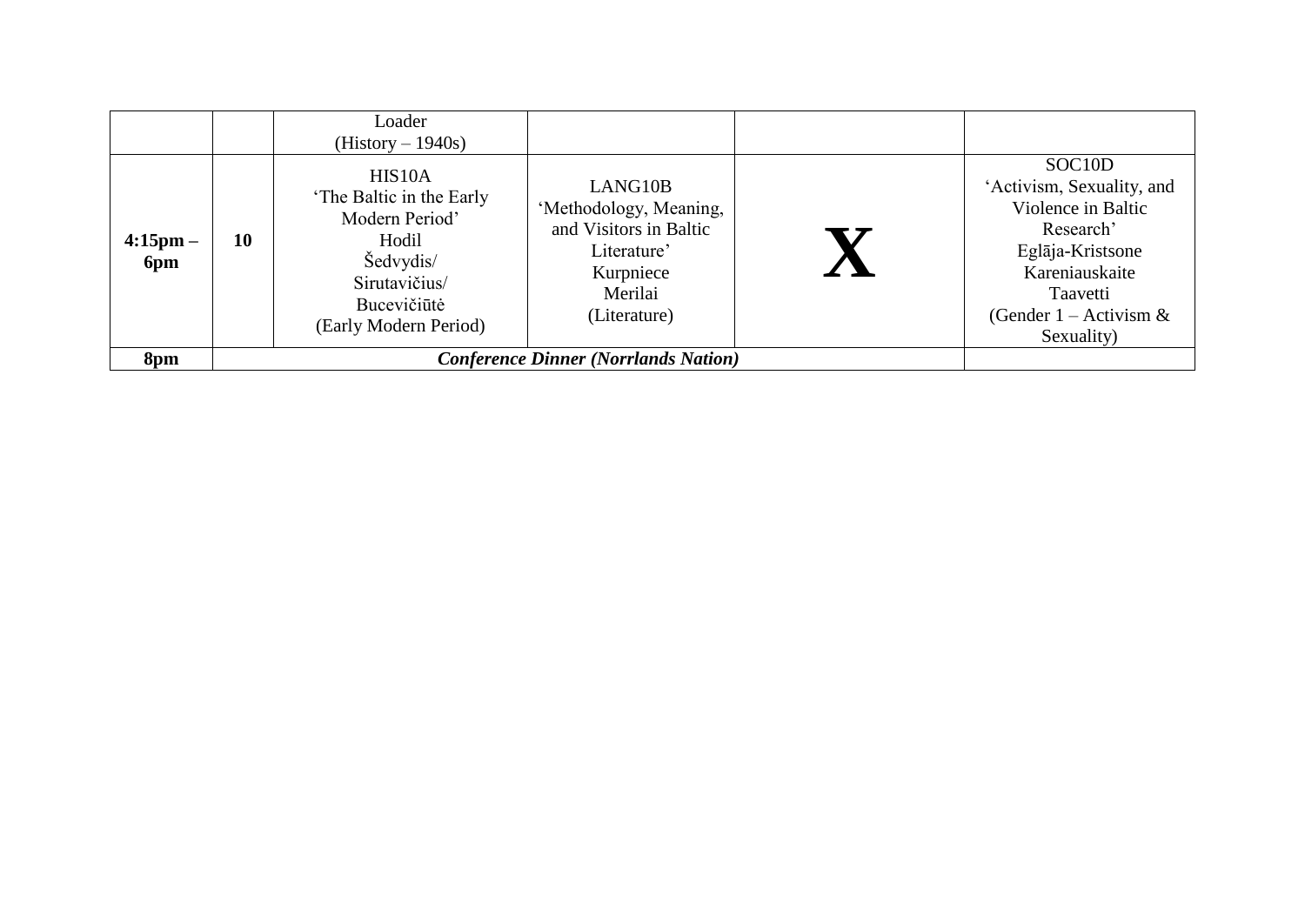| <b>Saturday</b><br>4 Sept. | <b>Panel</b><br>No. | <b>History</b><br><b>Slot</b><br>A                                                                                                               | Language, Culture,<br><b>Media</b><br><b>Slot</b><br>В | <b>Mixed: Politics, Migration,</b><br><b>Sustainability, Society</b><br><b>Slot</b><br>C                                                    | <b>Mixed: Politics,</b><br><b>Migration, Sustainability,</b><br><b>Society</b><br><b>Slot</b><br>D                                             |
|----------------------------|---------------------|--------------------------------------------------------------------------------------------------------------------------------------------------|--------------------------------------------------------|---------------------------------------------------------------------------------------------------------------------------------------------|------------------------------------------------------------------------------------------------------------------------------------------------|
| $9am -$<br>10:45am         | 11                  | HIS11A<br>'Interwar Diplomatic<br>Relations'<br>Miloiu<br>Napolitano<br>(Interwar Diplomacy)                                                     |                                                        | MIG11C<br>'Kin States, Broadcasting,<br>and Russian Speakers in the<br>Baltic States'<br>Jõesaar<br><b>Sedlenieks</b><br>(Russian Speakers) |                                                                                                                                                |
| 11:15am<br>$-1$ pm         | 12                  | HIS12A<br>'Occupation, Repression and<br>Exile in Baltic History'<br>Savonaikaite<br>Bennich-Björkman<br>(Soviet Occupation $2 -$<br>Resistance) |                                                        | SOC <sub>12C</sub><br>'Gender and Women Across<br>Baltic Research'<br>Kārkla<br>Ločmele<br>(Gender 3)                                       | MIG12D<br>'Narratives of Belonging:<br>"Nativism" in Lithuania<br>and Russians in Latvia'<br>Vyšniauskas<br>Rönngren<br>(Strategic Narratives) |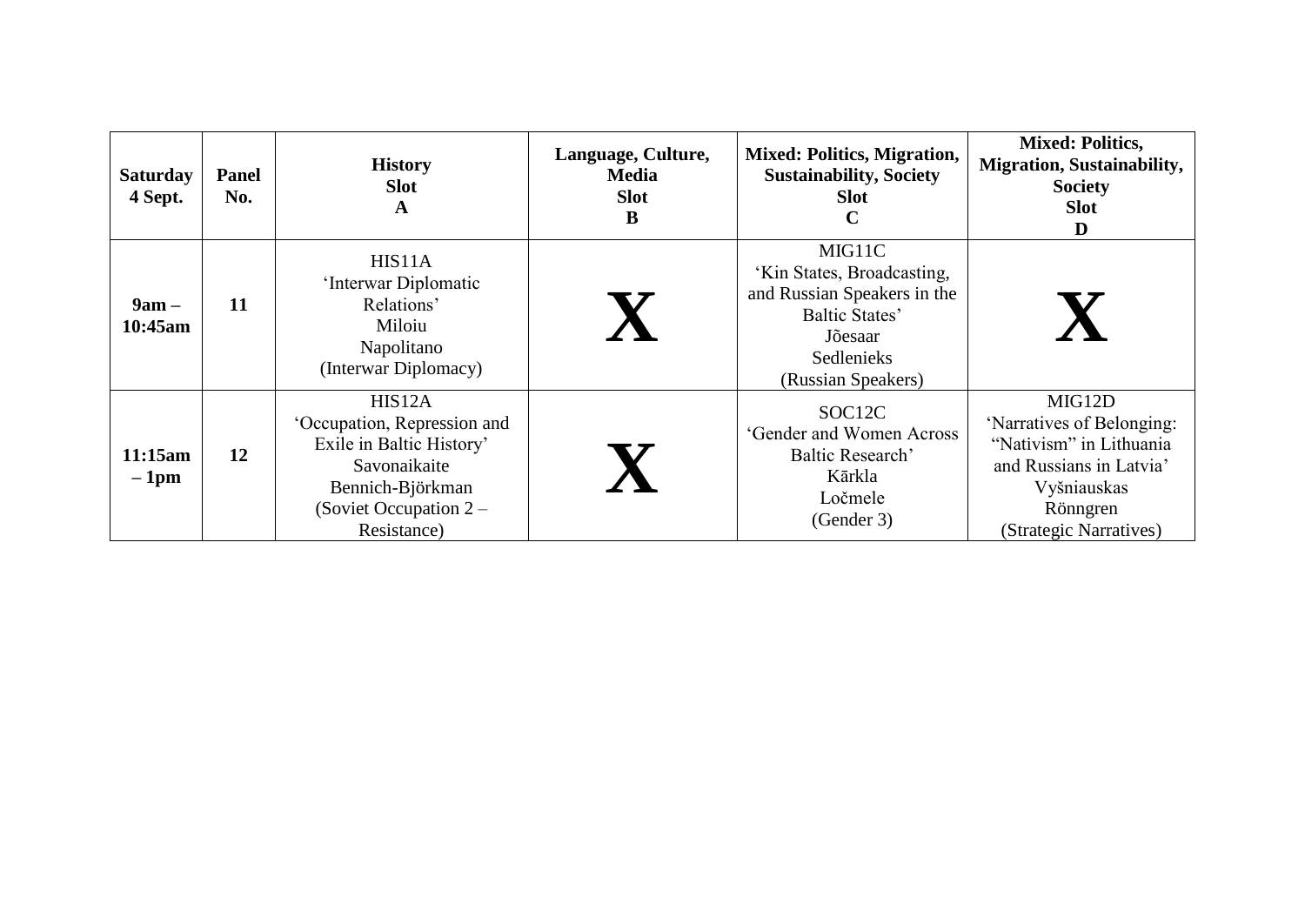## **PANELS BY STREAM:**

#### **HISTORY (HIS)**

#### **HIS1A (Fascism & Entryism)**

Panel title: 'Kaleidoscopic Nationalism: Fascism and Far Right Entryism'

Panel/Slot: 1A

Date: Wednesday, 1 September

Time: 11am – 12:45pm

Room: TBA

Chair: Harry Merritt

- Paula Oppermann (University of Glasgow), 'Same Difference? Reconsidering Authoritarian and Fascist Elements in Kārlis Ulmanis' and Gustavs Celmiņš' Ideology'
- Matthew Kott (Uppsala University), 'Gaming the System: Far Right Entryism in Post-Soviet Latvian Politics'

#### **HIS2A (Soviet Occupation 1 – Memories & Experiences)**

Panel title: 'Memories of the Soviet Occupation'

Panel/Slot: 2A

Date: Wednesday, 1 September

Time: 2pm – 3:45pm

Room: TBA

Chair: Li Bennich-Björkman

- Lelde Neimane (University of Latvia), 'Memories of the Soviet Deportations on 14<sup>th</sup> June 1941 in the Collection of the Museum of the Occupation of Latvia' (Project No. lzp-2019/1-0278)
- Luboš Švec (Charles University), 'Reflections on the Prague Spring and the Soviet Occupation in Latvian Society'
- Airi Uuna (Tallinn University), 'Eesti Reklaamfilm The Rise and Fall of the Soviet TV Advertising Agency'

#### **HIS3A (Identities & Unions)**

Panel title: 'The Evolution of Identities, Language, and Conceptions in the Baltic States' Panel/Slot: 3A

Date: Wednesday, 1 September

Time: 4:15pm – 6pm

Room: TBA

Chair: Siobhán Hearne

- Catherine Gibson (University of Tartu), 'Zooming in and out on religion, language, and nationality: Census-taking and questions of scale in the Baltic provinces'
- James Baxenfield (Tallinn University), 'From *Respublika* to *Aistija*: The Perennial Idea of a Union Between Latvia and Lithuania'
- Peteris Vanags (Stockholm University), 'Dynamics of the language situation in Latvia in the second half of the 19<sup>th</sup> century'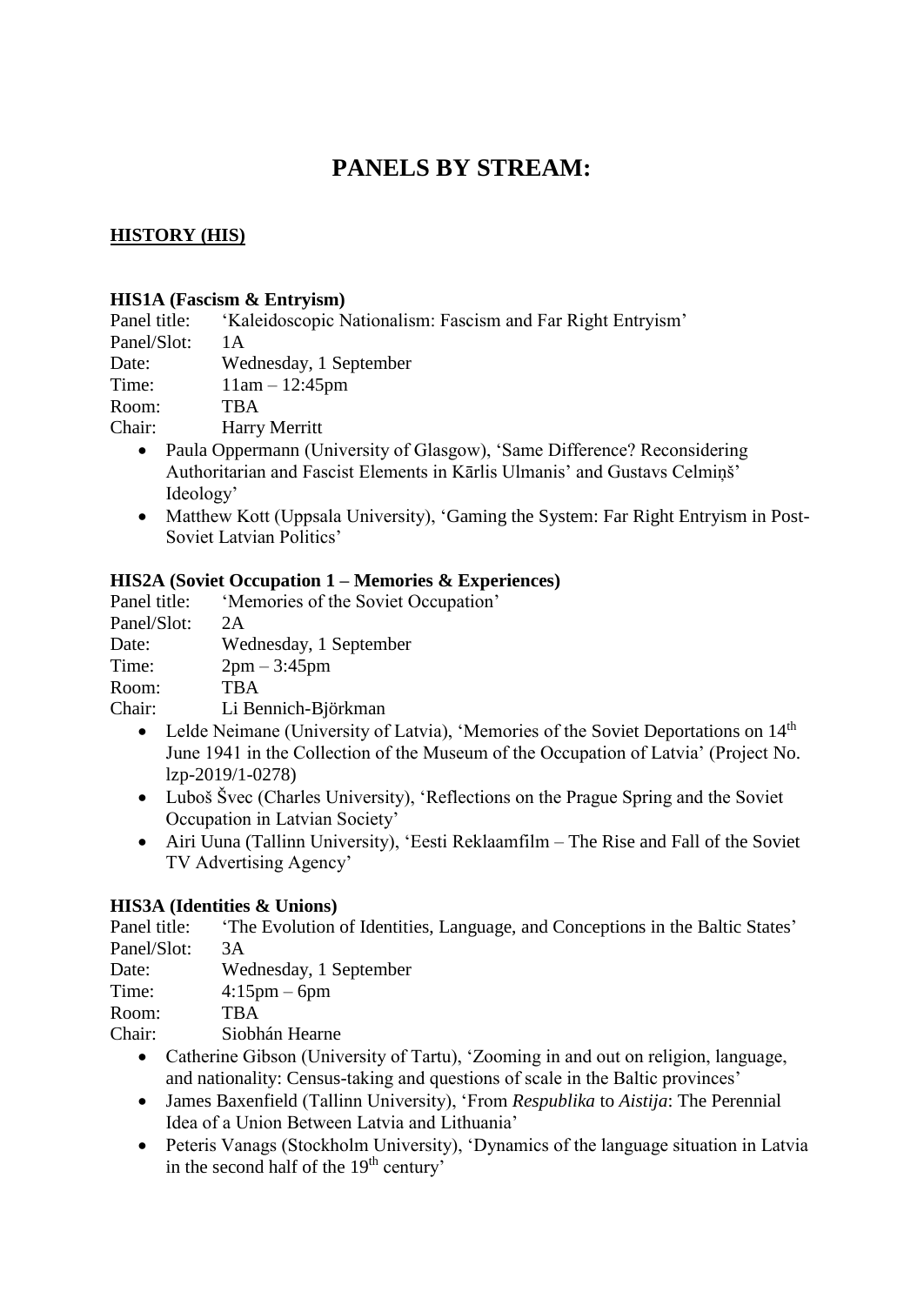## **HIS4A (Maritime History)**

Panel title: 'Exploration and Travel in Baltic Maritime History'

Panel/Slot: 4A

Date: Thursday, 2 September

Time: 9am – 10:45am

Room: TBA

Chair: Hele Kiimann

- Feliks Gornischeff (Estonian Maritime Museum), 'Adam Johann von Krusenstern's legacy in the exploration of the northern polar regions'
- Teele Saar (University of Tartu), 'Voyage to Modernity Steamboat Passengers and their destinations in Baltic Provinces'

## **HIS5A (Nordic Relations)**

Panel title: 'Political and Economic Relations between the Baltics and Scandinavia' Panel/Slot: 5A

Date: Thursday, 2 September<br>Time: 11:15am – 1pm  $11:15am - 1pm$ 

Room: TBA

Chair: Anu-Mai Köll

- Pauli Heikkilä (University of Latvia), 'Socialist bond in exile international relations in the Estonian journal "Side" 1955–1992'
- Viesturs Pauls Karnups (University of Latvia), 'Latvian-Swedish Economic Relations 1918–1940'
- Joerg Hackmann (University of Szczecin), 'History as Political Resource or Dead End? Cultural Construction, Spatial Imagination, and Political Notions in Nordic and Baltic Region Building'

## **HIS6A (Centre–Periphery)**

Panel title: 'Between Centre and Periphery in Soviet Latvia: Social, Political and Health Perspectives'

Panel/Slot: 6A

Date: Thursday, 2 September

Time: 2pm – 3:45pm

Room: TBA

Chair: TBA

- Siobhán Hearne (Durham University), 'For the Health of the Republic: Responding to the Sexual Health Crisis in the Latvian SSR during the Brezhnev Era'
- Michael Loader (University of Glasgow), 'Taming the Waters: Environmental Activism and Resistance over Soviet Latvia's 1958 Pļaviņas Hydroelectric Dam Project'

#### **HIS7A (WWI)**

'The First World War in the Baltic States: Wartime Experiences and their Aftermath' Panel/Slot: 7A

Date: Friday, 3 September Time: 9am – 10:45am Room: TBA Chair: TBA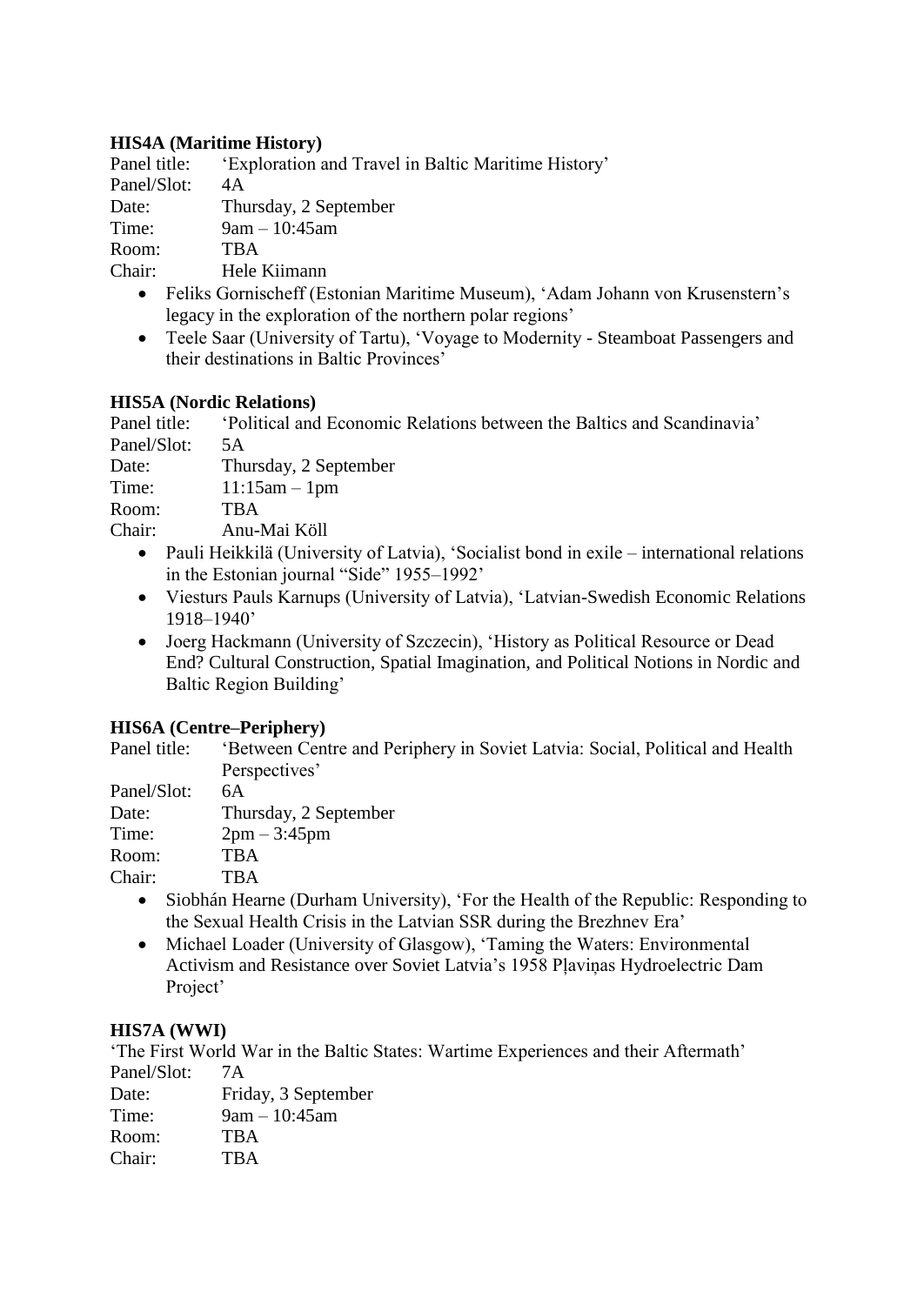- Liisi Esse (Stanford University), 'In spite of everything, life is still beautiful!" War and postwar experiences in Estonia through the example of Oskar Nõmmela's life story (1893–1969)'
- Mart Kuldkepp (University College London), 'Estonian Prisoners of War in Germany, 1914–1918'
- Tomas Balkelis (Lithuanian Institute of History), 'The Crisis of the German Military Regime: Famine and Epidemics in Vilnius, 1916–1917'

## **HIS8A (U.S. Relations)**

Panel title: 'U.S. Recognition, Relations, and Foreign Policy with the Baltic States, 1917– 1923'

Panel/Slot: 8A

Date: Friday, 3 September

Time: 11:15am – 1pm

Room: TBA

Chair: Joerg Hackmann

- Piotr Szlaużys (University of Białystok), 'The Unofficial Contacts of the Emissaries of the Lithuanian Cause with the Wilson Administration from 1918–1921)'
- Marika Selga (University of Latvia), 'United States foreign policy towards the Baltic States and Russia through the prism of Mr. F.W.B. Coleman's diary (1919–1923)'

## **HIS9A (History – 1940s)**

Panel title: 'Between the Nazis and the Soviets: Memory, Propaganda, and Sovietization in the Baltic States in the 1940s and early 1950s'

Panel/Slot: 9A

Date: Friday, 3 September

Time: 2pm – 3:45pm

Room: TBA

Chair: Vida Savoniakaite

- Kristo Nurmis (Stanford University), 'Bringing Up the Nation: Political Education and Propaganda in Soviet and German Occupied Baltic States, 1940–1953'
- Harry Merritt (Amherst College), 'Calling Things by Their True Names: Sarcasm, Cynicism, and Reflections on the Past in the Memoirs of Latvian Legionnaires'
- Michael Loader (University of Glasgow), 'Stalin's Governor-general in Latvia: The Latburo and Sovietisation, 1944–1947'

## **HIS10A (Early Modern Period)**

Panel title: 'The Baltic in the Early Modern Period'

Panel/Slot: 10A

Date: Friday, 3 September

Time: 4:15pm – 6pm

Room: TBA

Chair: TBA

- Earl Hodil (Northern Arizona University), 'Ivangorod under Boris Godunov: Early Modern Russia's Entrepot on the Baltic'
- Laima Bucevičiūtė, Marius Sirutavičius and Laurynas Šedvydis (Vytautas Magnus University), 'The fiscal capacity of the Grand Duchy of Lithuania during the Livonian war (1558–1582) in a comparative perspective'

## **HIS11A (Interwar Diplomacy)**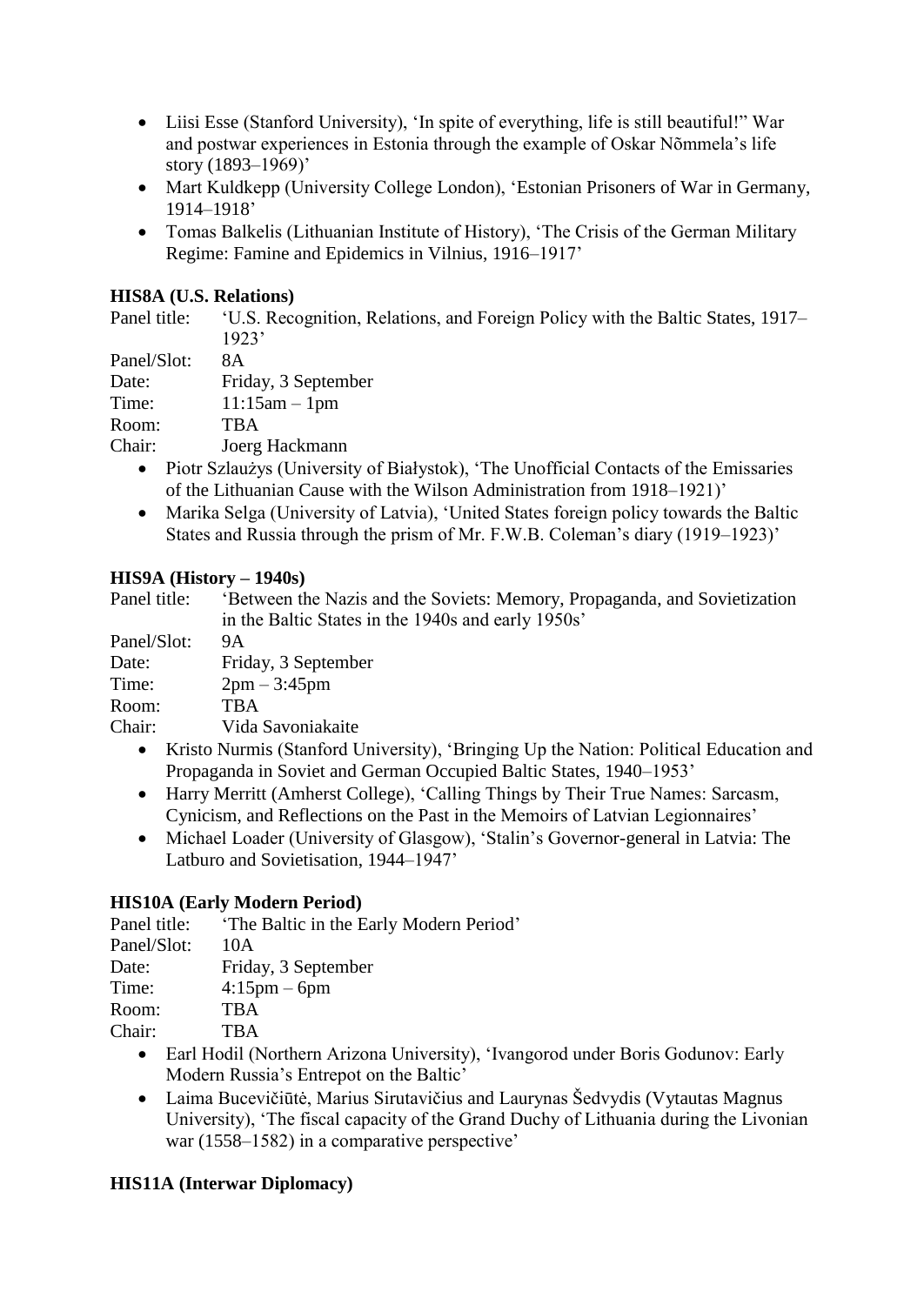Panel title: 'Interwar Diplomatic Relations' Panel/Slot: 11A Date: Saturday, 4 September Time: 9am – 10:45am

Room: TBA

Chair: TBA

- Silviu Miloiu (Valahia University of Targoviste/The Romanian Association for Baltic and Nordic Studies), 'The Romanian recognition of Baltic states in the aftermath of World War I'
- Rosario Napolitano (University of Latvia/Riga Stradiņš University), 'Fascist cultural diplomacy in Estonia, from de jure recognition until the Molotov–Ribbentrop Pact  $(1921-1939)'$

## **HIS12A (Soviet Occupation 2 – Repression)**

Panel title: 'Occupation, Repression and Exile in Baltic History'

Panel/Slot: 12A

Date: Saturday, 4 September<br>Time: 11:15am – 1pm

 $11:15$ am – 1pm

Room: TBA

Chair: Luboš Švec

- Vida Savoniakaite (Lithuanian Institute of History), 'Exile: New Notions of Identity in the Gulag and Beyond'
- Li Bennich-Björkman (Uppsala University), 'Our Reality and Theirs: Existential Resistance, Opposition and the Local Party-States in the Soviet West'

## **LANGUAGE, CULTURE, MEDIA & LITERATURE (LANG)**

## **LANG1B (Language 1 – Literature)**

Panel title: 'New Approaches to the Study of Lithuanian' Panel/Slot: 1B Date: Wednesday, 1 September

Time: 11am – 12:45pm

Room: TBA

Chair: TBA

- Gintarė Judžentytė-Šinkūnienė (Vilnius University), 'Comprehension of Lithuanian Demonstratives: Beyond Egocentrism and Distance'
- Kristina Bukelskyte-Cepele (Stockholm University), 'Linking elements in compounds in the Lithuanian dialects'

#### **LANG2B (Language 2 – Bilingual)**

Panel title: 'Bilingual and Multilingual Approaches to Baltic Languages' Panel/Slot: 2B Date: Wednesday, 1 September Time: 2pm – 3:45pm Room: TBA Chair: Gintarė Judžentytė-Šinkūnienė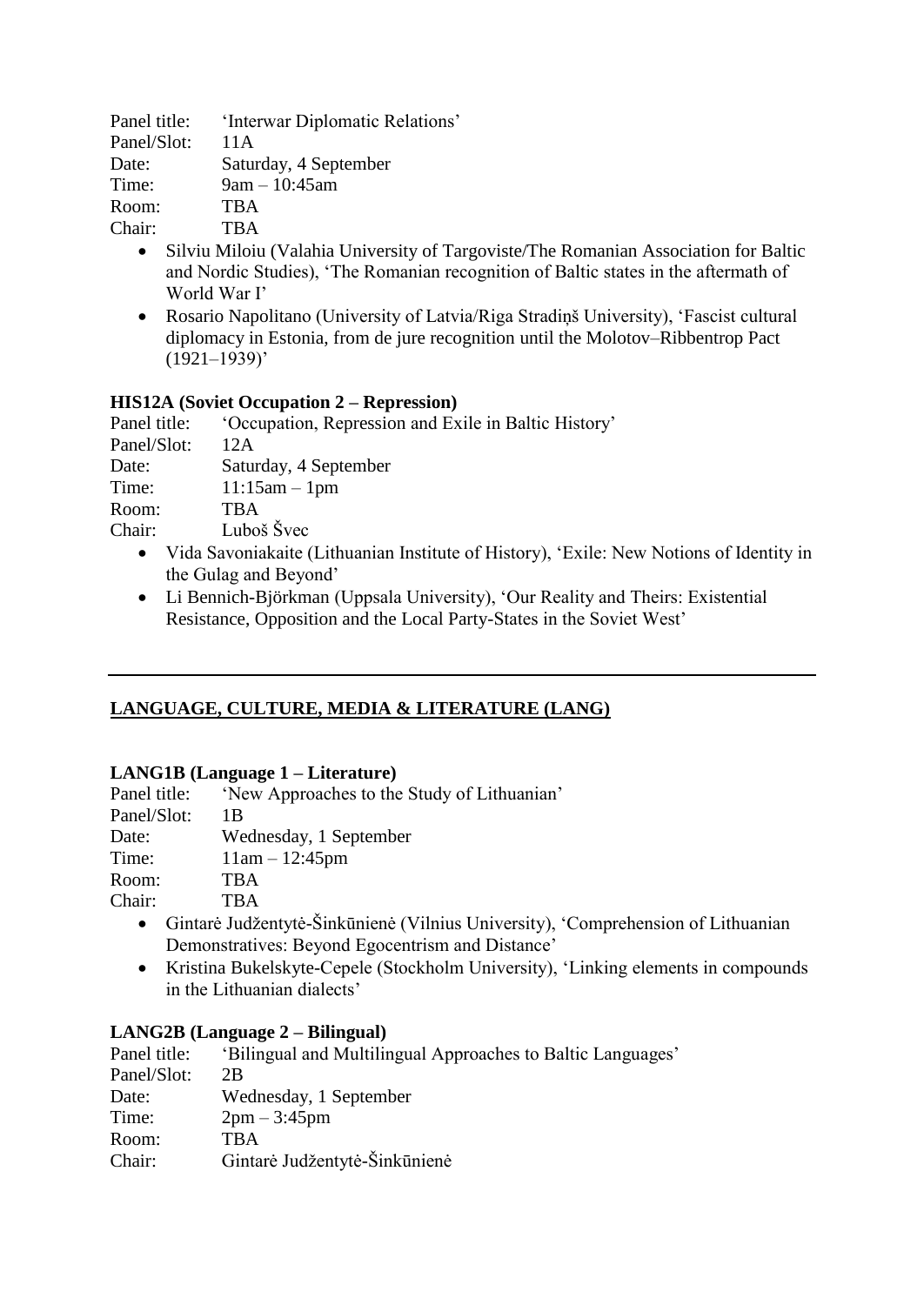- Anna Branets (University of Tartu), 'The Effect of Mediated Receptive Multilingualism in Facilitation of Language Learning'
- Frederik Bissinger (Stockholm University), 'Harmonious Bilingual Development of Lithuanian Families in Sweden'

## **LANG3B (Virtual Media & Digitalization)**

Panel title: 'Technology and Digitalization in Baltic Studies'

Panel/Slot: 3B

Date: Wednesday, 1 September

Time: 4:15pm – 6pm

Room: TBA

Chair: Ainars Dimants

- Judita Kasperiuniene (Vytautas Magnus University), 'Creating a Façade of Virtual Identity: Strategies and Challenges for Role Makers'
- Elle-Mari Talivee and Kri Marie Vaik (Under and Tuglas Literature Centre of the Estonian Academy of Sciences), 'Karl Ast Rumor and the Digitized Collections of Friedebert Tuglas'

## **LANG4B (Music)**

Panel title: 'Transnational Music Across the Baltics'

Panel/Slot: 4B

Date: Thursday, 2 September

Time: 9am – 10:45am

Room: TBA

Chair: Ilze Šarkovska-Liepiņa

- Heather MacLaughlin Garbes (University of Washington), 'A Fresh Latvian Voice: An Introduction to the Compositions and Arrangements of Latvian Composer Laura Jēkabsone'
- Rūta Stanevičiūtė (Lithuanian Academy of Music and Theatre), 'The Cold War, Transnationalism, and Lithuanian–Polish Musical Networking'
- Jānis Kudiņš (Jazeps Vitols Latvian Academy of Music), 'The Tango King of Riga Oscar Strok: Reception and Discursive uses of his Figure and Musical Legacy in Contemporary Latvian Culture'

## **LANG5B (Poetry & Translation)**

Panel title: 'Translation and Poetry in the 20<sup>th</sup> Century'

Panel/Slot: 5B

Date: Thursday, 2 September

Time: 11:15am – 1pm

Room: TBA

Chair: Heather Maclaughlin Garbes

- Ivars Steinbergs (University of Latvia), 'New Perspectives in Conceptualizing Translated Poetry in Late Soviet Latvia: The Epic Work of Uldis Bērziņš'
- Akvile Reklaityte (Institute of Lithuanian Literature and Folklore), 'Poetics of Transition: Lithuanian Poetry in the late 1980s'
- Andrejs Veisbergs (University of Latvia), 'Censorship in translation The Latvian story'

## **LANG6B (Translation)**

Panel title: 'Riga on its Way to Respublica Literaria in Early Modernity'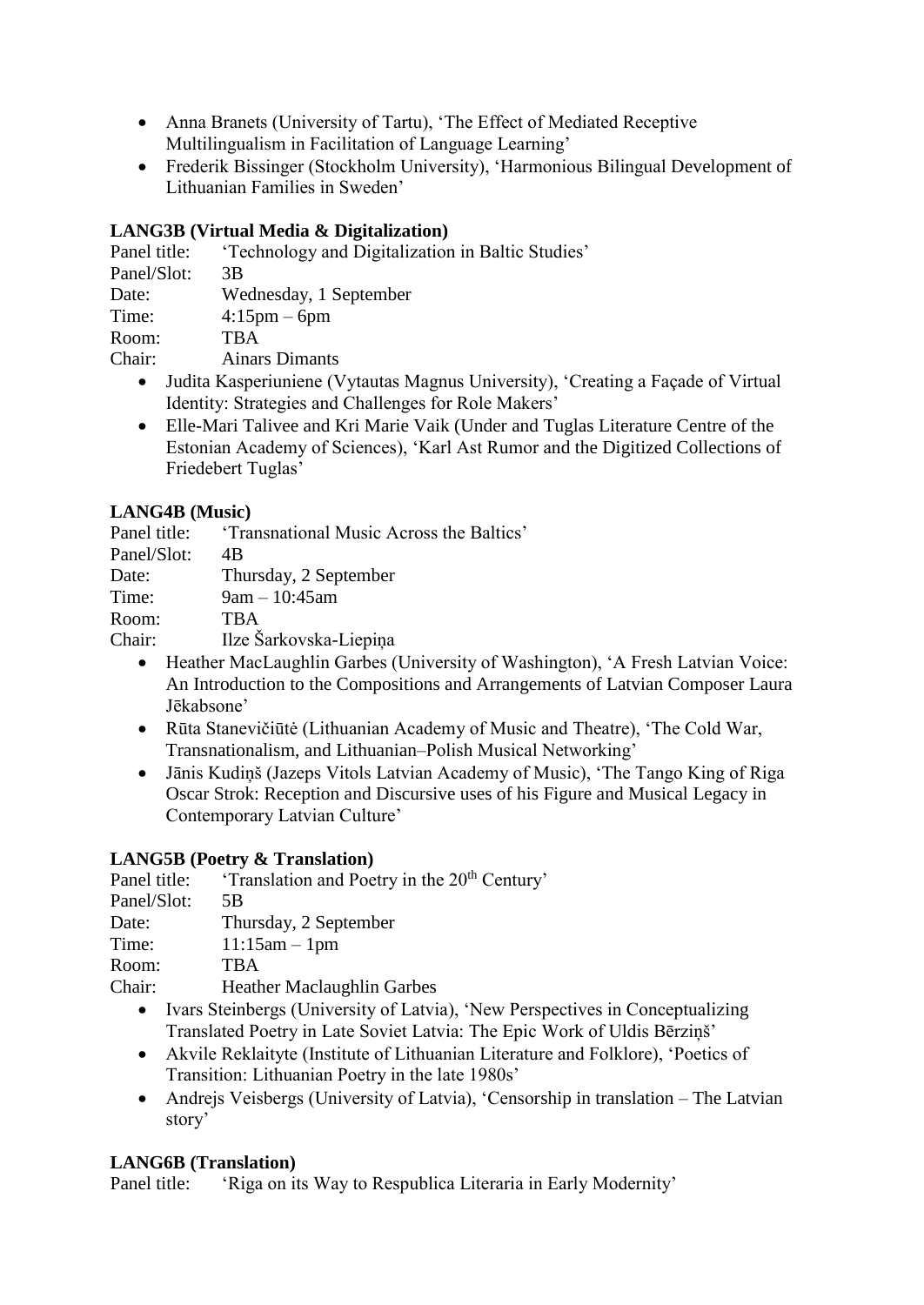Panel/Slot: 6B Date: Thursday, 2 September Time: 2pm – 3:45pm Room: TBA Chair: Ojārs Lāms

- Kaspars Klavinš (Riga Technical University), 'Riga at the Crossroads of the European Intellectual Past on the Way from the Renaissance to Modern Humanism'
- Mārtiņš Laizāns (University of Latvia), 'Translating Neo-Latin into Latvian from margins to the marginal'
- Eduards Skvireckis (National Library of Latvia), 'Three Speeches in Honor of the Reorganization of Riga Dome School'

## **LANG7B (Soviet Era Literature)**

Panel title: 'Resistance and Reflection in Soviet era Latvian Literature' Panel/Slot: 7B

Date: Friday, 3 September

Time: 9am – 10:45am

Room: TBA

Chair: Arne Merilai

- Jānis Oga (University of Latvia), 'Latvian Prose Writers under the Soviet Occupation: Collaboration and Non-Violent Resistance (1968–1991): The case of Ēvalds Vilks'
- Maija Burima (Daugavpils University), 'The "Dictatorship of Splitting" in Soviet Military Towns: Karosta in Andra Manfelde's *Officers' Wives*'
- Artis Ostups (University of Tartu), '(Un)recognized Temporality: Trauma as Counternarrative in Nora Ikstena's *Soviet Milk*'

## **LANG8B (Conspiracy Theories & Media)**

Panel title: 'Trust, Surveillance and Conspiracy Theories on Social Media'

Panel/Slot: 8B

Date: Friday, 3 September

Time: 11:15am – 1pm

Room: TBA

Chair: Andris Straumanis

- Göran Bolin (Södertörn University) and Rita Figueiras (Universidade Catolica Portuguesa), 'Social Media Surveillance and Experiences of Authoritarianism'
- Arvydas Grišinas (Kaunas University of Technology), 'The Alchemy of Political Symbols: The Case of the Lithuanian Riots of 2021'
- Ainars Dimants (Riga Stradiņš University), 'Transparency of Media Ownership and Editorial Autonomy as CSR in the Media Industry: The Case of Latvia'

## **LANG10B (Literature)**

Panel title: 'Methodology, Meaning, and Visitors in Baltic Literature'

Panel/Slot: 10B

Date: Friday, 3 September

Time: 4:15pm – 6pm

Room: TBA

Chair: Jānis Oga

 Ruta Kurpniece (University of Latvia), 'The function of animal characters in Regīna Ezera's fiction in the 1970s'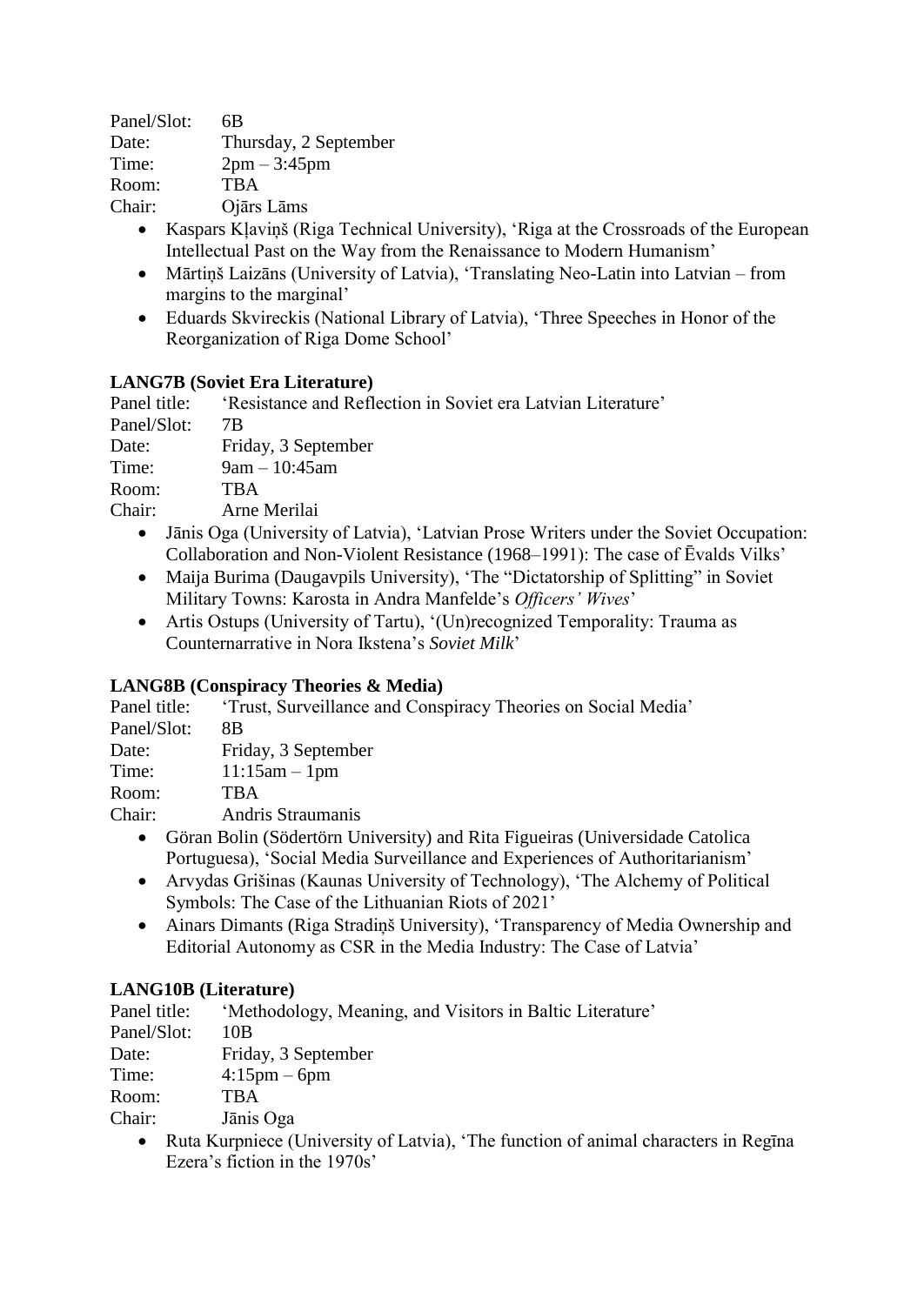Arne Merilai (University of Tartu), 'The Unified Theoretical Field of Literary Studies'

## **MIGRATION, MINORITIES & IDENTITY (MIG)**

#### **MIG1D (Latvian Diaspora)**

Panel title: 'The Latvian Diaspora Law and Diaspora Experiences'

| Panel/Slot: | 1D.                    |
|-------------|------------------------|
| Date:       | Wednesday, 1 September |
| Time:       | $11am - 12:45pm$       |
| Room:       | <b>TBA</b>             |
| Chair:      | <b>TBA</b>             |
|             |                        |

- Andris Straumanis (University of Wisconsin-River Falls), 'Considering the ABZ's (apkārtraksti, biĮeteni, and ziņotāji) of the Latvian Diaspora in North America, 1949– 2019'
- Mara Simons (Latvian Academy of Culture), 'Public and media debates on the Diaspora Law in Latvia'
- Ieva Birka (University of Latvia), 'Diasporic Politics and Defining Diaspora: The Case of Latvia

#### **MIG5C (Lithuanian Diaspora)**

Panel title: 'Belonging and Identity: The Experiences of Lithuanian Emigrants' Panel/Slot: 5C

Date: Thursday, 2 September

Time: 11:15am – 1pm

Room: TBA

Chair: Vytis Čiubrinskas

- Egidijus Balandis (Vytautas Magnus University), 'The Social and Cultural Functions of Sports in the Community of Lithuanian DPs (1945–1951)'
- Laima Vince Sruoginis (Vilnius University/University of Southern Maine), 'Writing by North American Writers of Lithuanian Descent as a Collective Body of Work'
- Dainius Genys (Vytautas Magnus University), 'The emotional experiences of Lithuanian emigrants'

## **MIG6D (Return Migration)**

Panel title: 'Returning "home" in the globalised world: Challenges and opportunities of return migration from a comparative perspective'

| Panel/Slot: | 6D                    |
|-------------|-----------------------|
| Date:       | Thursday, 2 September |
| Time:       | $2pm - 3:45pm$        |
| Room:       | <b>TBA</b>            |
| Chair:      | TBA                   |

- Vytis Čiubrinskas (Vytautas Magnus University), 'Moral economy and transnational reciprocity: Social remittances in between moral imperative and merit. The case of Lithuanian return migration from the West'
- Ingrida Gečienė-Janulione (Institute of Social Innovations), 'Ways of researching the impact of social remittances on the welfare of the country of origin'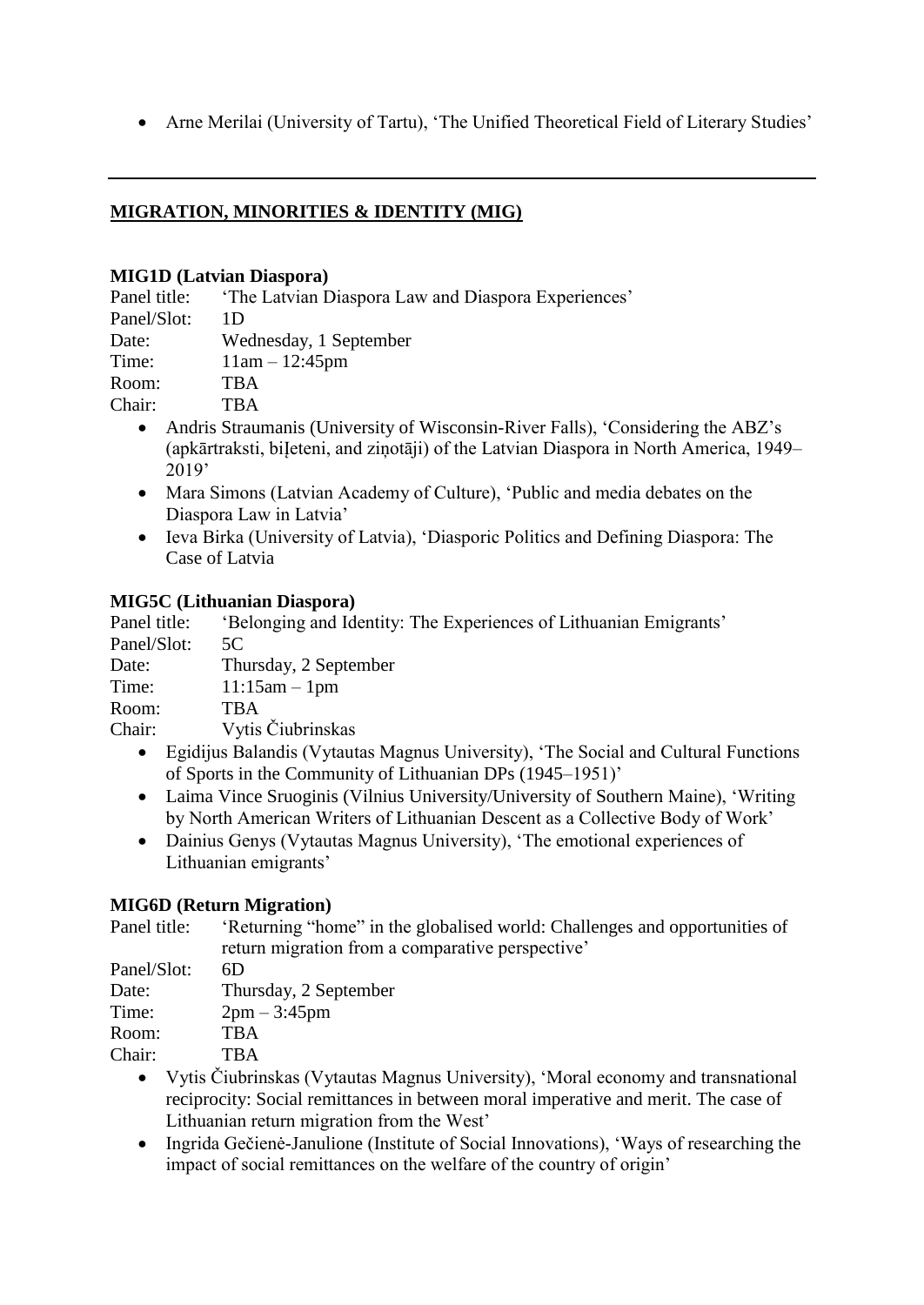Caroline Hornstein-Tomić (Institute of Social Sciences Ivo Pilar), '"The world I left was better than the world I returned to:" chances and obstacles for remitting in transformation contexts'

## **MIG8C (Identity & Religion)**

Panel title: 'Orthodox Christian and Catholic Identities in Lithuania and Abroad' Panel/Slot: 8C

Date: Friday, 3 September

Time: 11:15am – 1pm

Room: TBA

Chair: Laima Vince Sruoginis

- Egle Kesylyte-Alliks (Vilnius University), 'From Majority to Minority: Cultivation of Catholic and National Identities among Lithuanian Immigrants in Norway'
- Monika Frėjutė-Rakauskienė (Lithuanian Social Research Centre), 'Construction of Ethno-Confessional Identity in the Contemporary Lithuanian Society: The Cases of Russian-Orthodox and Poles Catholics'
- Andrius Marcinkevicius (Lithuanian Social Research Centre), 'How Identity of Ethno-Confessional Groups is Constructed in its Media: The Case of the Orthodox Christian Community in Lithuania'

## **MIG11C (Russian Speakers)**

Panel title: 'Kin States, Broadcasting, and Russian Speakers in the Baltic States' Panel/Slot: 11C

Date: Saturday, 4 September

Time: 9am – 10:45am

Room: TBA

Chair: Emma Rönngren

- Andres Jõesaar (Tallinn University), 'Estonian and Russian Speaking Audience Sections: Opinions on Media Credibility and on the Value of Public Service Broadcasting, 2010–2019'
- Klavs Sedlenieks (Riga Stradiņš University), 'Kin Relations and Performing the State in Contemporary Latvia'

## **MIG12D (Strategic Narratives)**

Panel title: 'Narratives of Belonging: "Nativism" in Lithuania and Russians in Latvia' Panel/Slot: 12D

Date: Saturday, 4 September

Time: 11:15am – 1pm

Room: TBA

Chair: Andres Jõesaar

- Vidmantas Vyšniauskas (Vytautas Magnus University), 'Nativism: contested identities in Southeast Lithuania and the quest for recognition'
- Emma Rönngren (Uppsala University), 'The reception of Russia's strategic narratives among young Russian speakers in Latvia'

## **POLITICS, INTERNATIONAL RELATIONS & SECURITY (POL)**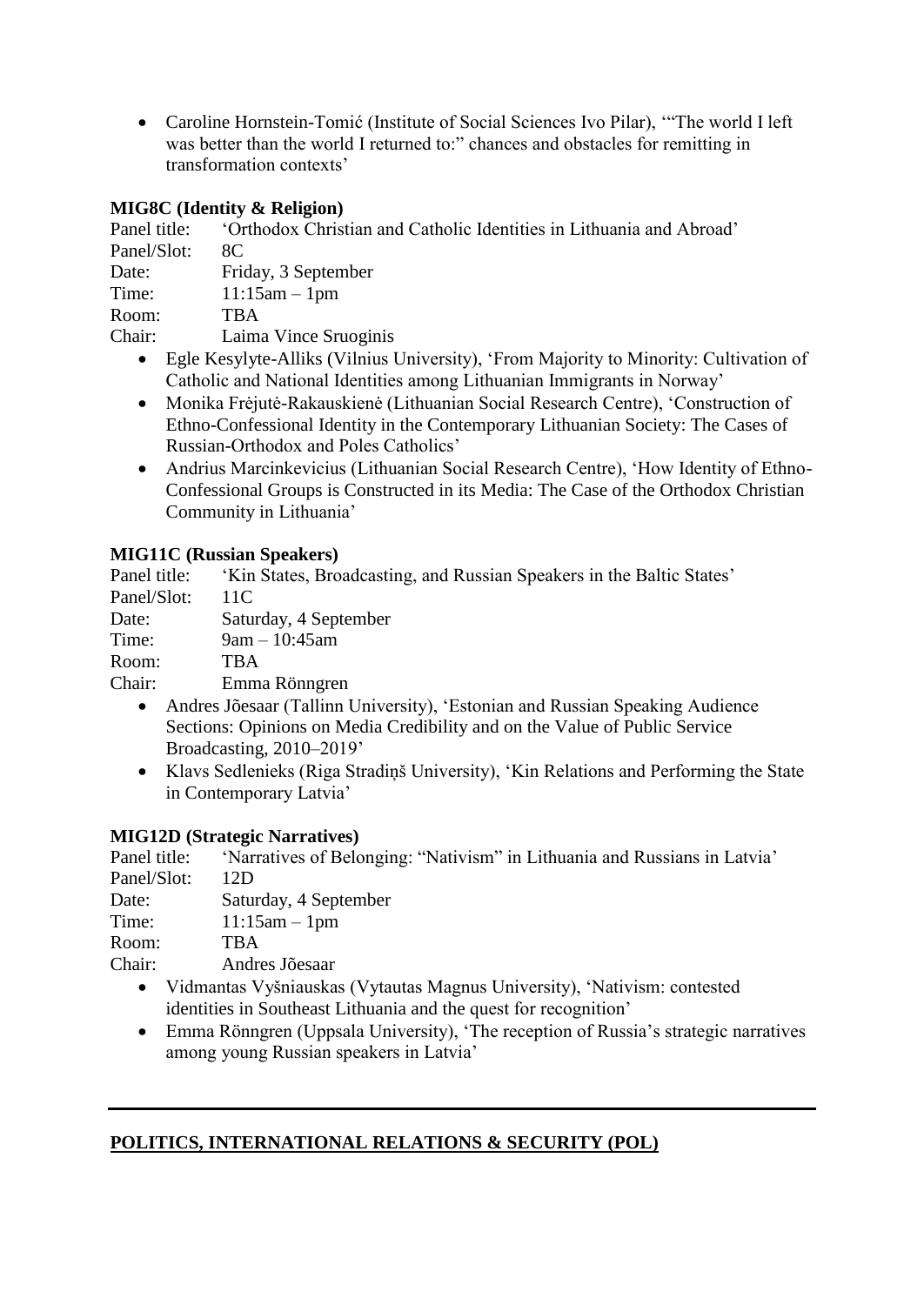## **POL1C (Civic Participation)**

Panel title: 'Voting, Civic Participation, and Political Discourse in the Baltics' Panel/Slot: 1C

Date: Wednesday, 1 September

Time: 11am – 12:45pm

Room: TBA

Chair: Kjetil Duvold

- Agnese Dāvidsone (Vidzeme University of Applied Sciences), 'DIY Politics: An Exploratory Study on Political Consumerism as an Emergent Form of Civic Participation in Latvia'
- Ianis Bucholtz (Vidzeme University of Applied Sciences), 'Obstacles to Civic Engagement on Social Media among Latvian Users'
- Linas Kontrimas (Vytautas Magnus University), 'Democracy in Action: How Public Relations Ruin/Strengthen the Political Process'

## **POL2C (Pandemic Politics)**

Panel title: 'Crisis Management: Perspectives on the COVID-19 Pandemic'

Panel/Slot: 2C

Date: Wednesday, 1 September

Time: 2pm – 3:45pm

Room: TBA

Chair: TBA

- Kjetil Duvold (Dalarna University), 'Trust, efficacy, and willingness to vaccinate: a presentation based on the Baltic Barometer 2021'
- Didzis Kļaviņš and Ieva Birka (University of Latvia), 'Diaspora Diplomacy and the Global Pandemic: Baltic and Nordic perspective'
- Irena Nesterova (University of Latvia), 'Safeguarding fundamental rights during the COVID-19 crisis: digital responses in the Baltics and beyond'

## **POL3D (Security 1 – Foreign Policy)**

Panel title: 'Dilemmas and Deterrence in Baltic Foreign Policy and Security' Panel/Slot: 3D

Date: Wednesday, 1 September

Time: 4:15pm – 6pm

Room: TBA

Chair: Karl Altau

- Viesturs Rasnacis (Latvian War Museum), 'The Formation and Development of the Armed Forces of the Baltic States after Regaining Independence: A Case Study of the Border Guard Forces of the Republic of Latvia (1991–1997)'
- Toms Rostoks (National Defence Academy of Latvia), 'Creating an Effective Deterrent and Rethinking Deterrence in the Baltic Region post-2014'

#### **POL5D (Security 2 – NATO)**

Roundtable: 'The Journey to NATO: Exploring the Role of Civil Society of the Baltic Diaspora in the U.S. and Baltic Governments'

Panel/Slot: 5D

Date: Thursday, 2 September

Time: 11:15am – 1pm

Room: TBA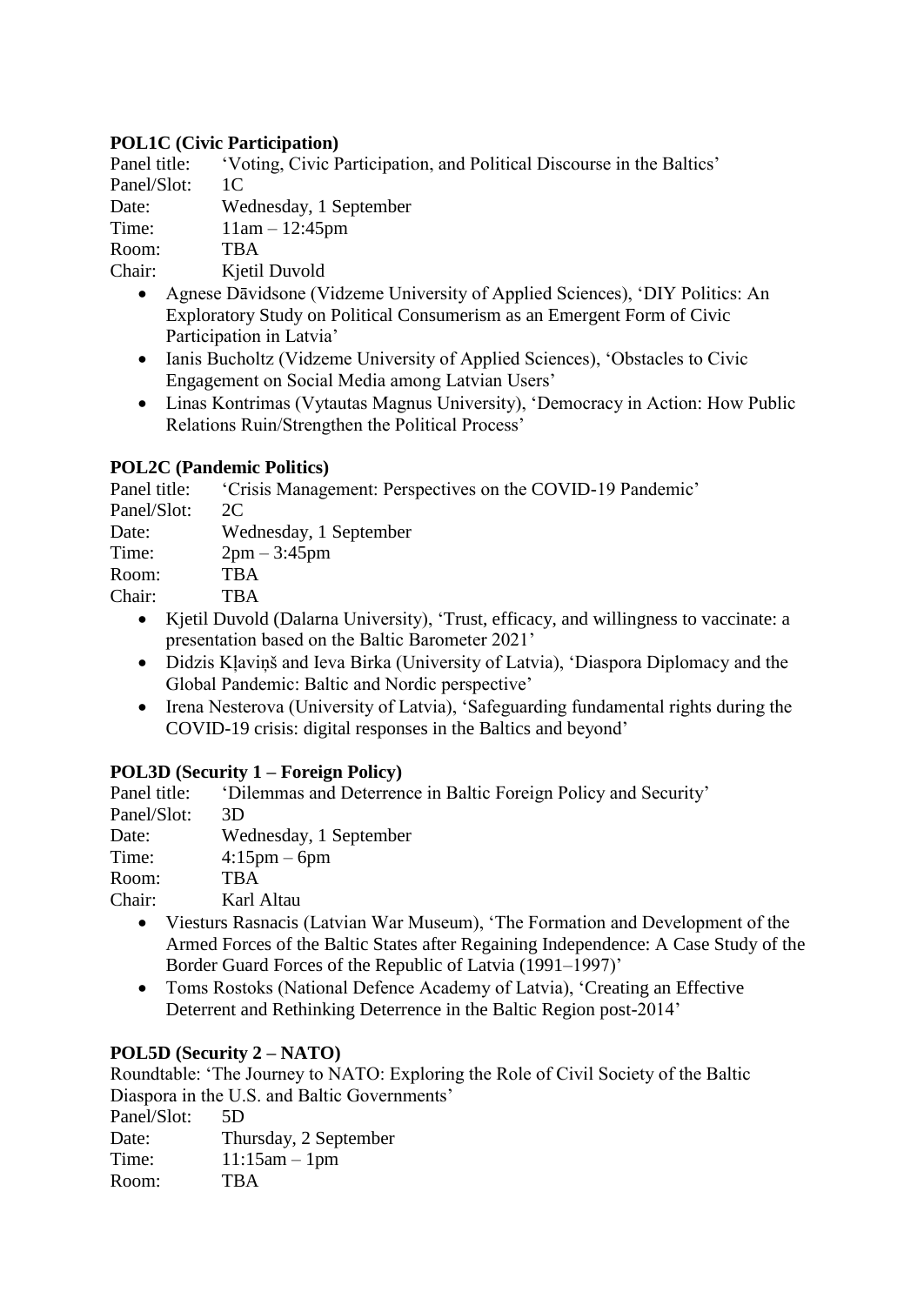Chair: TBA

- Karl Altau (Joint Baltic American National Committee)
- Andres Kasekamp (University of Toronto)

## **POL7C (Belarus)**

Roundtable: 'The Baltic and Nordic response to the 2020 Crisis in Belarus – Lessons Learned and Future Opportunities'

Panel/Slot: 11D

Date: Friday, 3 September

Time: 9am – 10:45am

Room: TBA

Chair: Matthew Kott

- Evija Djatkoviča (Latvian institute of International Affairs/Rīga Stardiņš University)
- Lizaveta Dubinka-Hushcha (Copenhagen Business School)
- Alesia Rudnik (Karlstad University)
- Kazimierz Musiał (University of Gdansk)

#### **POL8D (Politics/Parliaments)**

Panel title: 'Parliamentary Politics in the Baltic States and the EU'

Panel/Slot: 8D

Date: Friday, 3 September

Time: 11:15am – 1pm

Room: TBA

Chair: Linas Kontrimas

- Daunis Auers (University of Latvia), '15 years of Europeanizing Latvia's political system'
- Sima Rakutiene (Vytautas Magnus University), 'The European Parliament as International Agent: Bargaining for European, National, or Party Interests? The View from the Baltic Europarliamentarians (MEPs)'
- Laura Dean (Millikin University), 'Women Interrupted: Episodic Interjections in the Latvian Saeima'

#### **POL9C (Security 3 – Defence Policy)**

Panel title: 'Issues in Baltic Security' Panel/Slot: 9C

Date: Friday, 3 September

Time: 2pm – 3:45pm

Room: TBA

Chair: Toms Rostoks

- Margit Bussmann (University of Greifswald), 'Military Maneuvers and Geopolitical Signaling in the Baltic Sea Region'
- Andres Kasekamp (University of Toronto), 'Competition and Cooperation among the Baltic States during the NATO Accession Process'
- Heino Ainso (Ainso and Associates, Inc.), 'Resurgent Russian-German Cooperation'

## **SOCIETY (SOCIOLOGY, ECONOMICS, LAW & GENDER STUDIES (SOC)**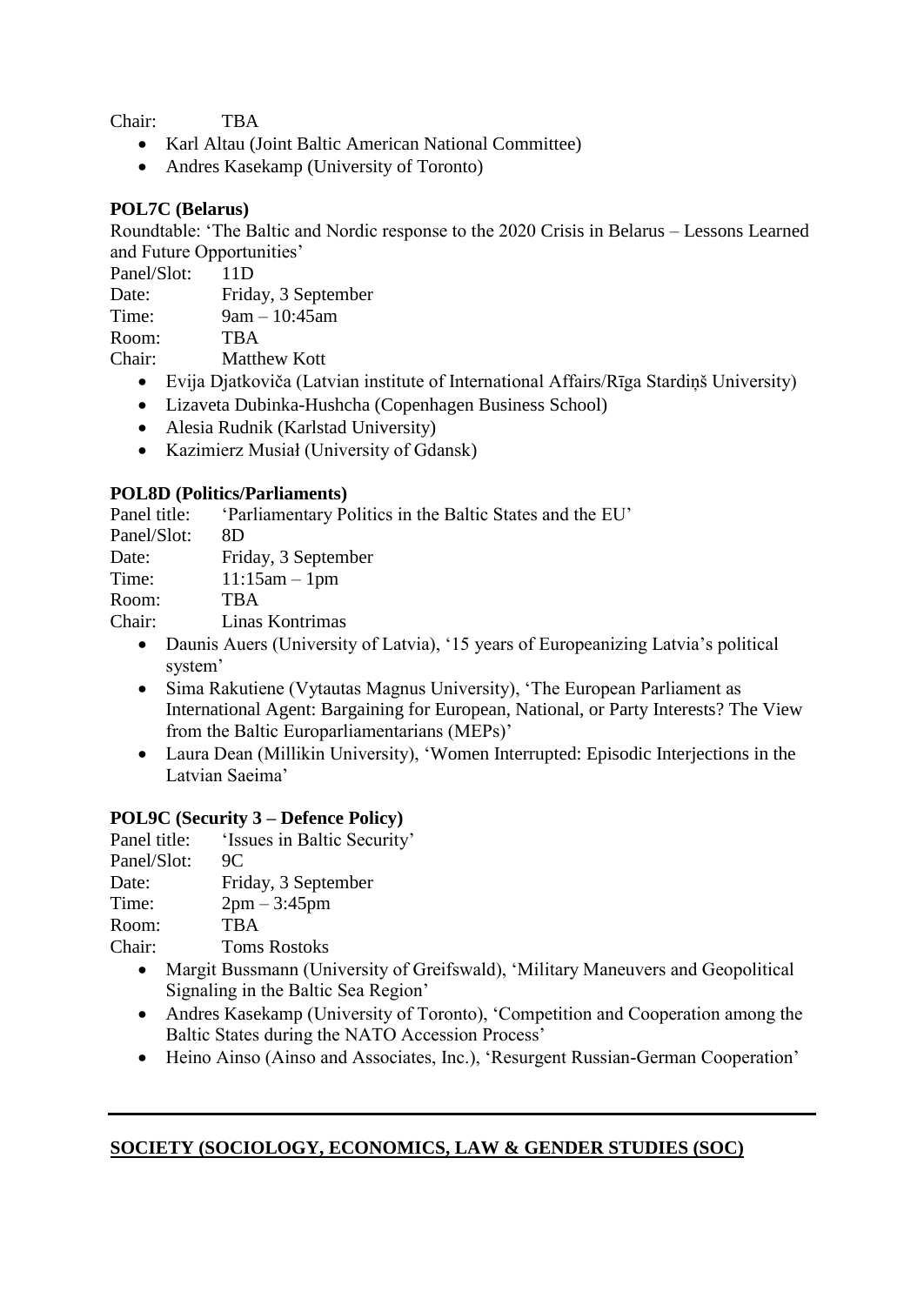#### **SOC3C (Economics 1 – Institutions)**

Panel title: 'Institutional Alignment, Transportation, and Entrepreneurship in the Baltic States'

Panel/Slot: 3C

Date: Wednesday, 1 September

Time: 4:15pm – 6pm

Room: TBA

Chair: Anders Paalzow

- Kazimierz Musiał (University of Gdansk), 'Copying, alignment, or convergence institutional adjustment of the Baltic states to the Nordic model of regional cooperation since the Cold War'
- Doug Gilbert (Walden University), 'Baltic Lean Launch Pad: Adapting Curriculum for Entrepreneurship to the Baltic Region'
- Agita Līvina (Vidzeme University of Applied Sciences), 'The Development of Long-Distance Routes in the Baltic Countries: Benefits and Strains'

## **SOC4D (Economics 2 – Banking)**

Panel title: 'Economic Trends in the Baltic States: Banking, Transport, and Shopping' Panel/Slot: 4D

Date: Thursday, 2 September

Time: 9am – 10:45am

Room: TBA

Chair: Doug Gilbert

- Jan Körnert and Thomas Junghanns (University of Greifswald), 'The Potential for Sovereign Wealth Funds to Exert Influence through Critical Banks in the Five Smallest EU Member States'
- Klemens Grube (University of Greifswald), 'High Concentration and Low Competition in the Banking Markets – the "Too Small to Succeed" Dilemma and Other Problems of the Baltic States'

#### **SOC9D (Law)**

Panel title: 'A Question of Law: Women and Minorities, Historical and Contemporary Cases'

Panel/Slot: 9D

Date: Friday, 3 September

Time: 2pm – 3:45pm

Room: TBA

Chair: Monika Frejute-Rakauskiene

- Dovile Sagatiene (European Humanities University), 'The Unrevealed History of Lithuanian Women: their Way towards the Legal Profession'
- Timo Aava (University of Vienna), 'Tracing the Austro-Marxist Roots of the Estonian Cultural Autonomy Law'

## **SOC10D (Gender 1 – Sexuality)**

Panel title: 'Recognition and Challenges: Perspectives on Sexuality in the Baltic' Panel/Slot: 10D Date: Friday, 3 September Time: 4:15pm – 6pm Room: TBA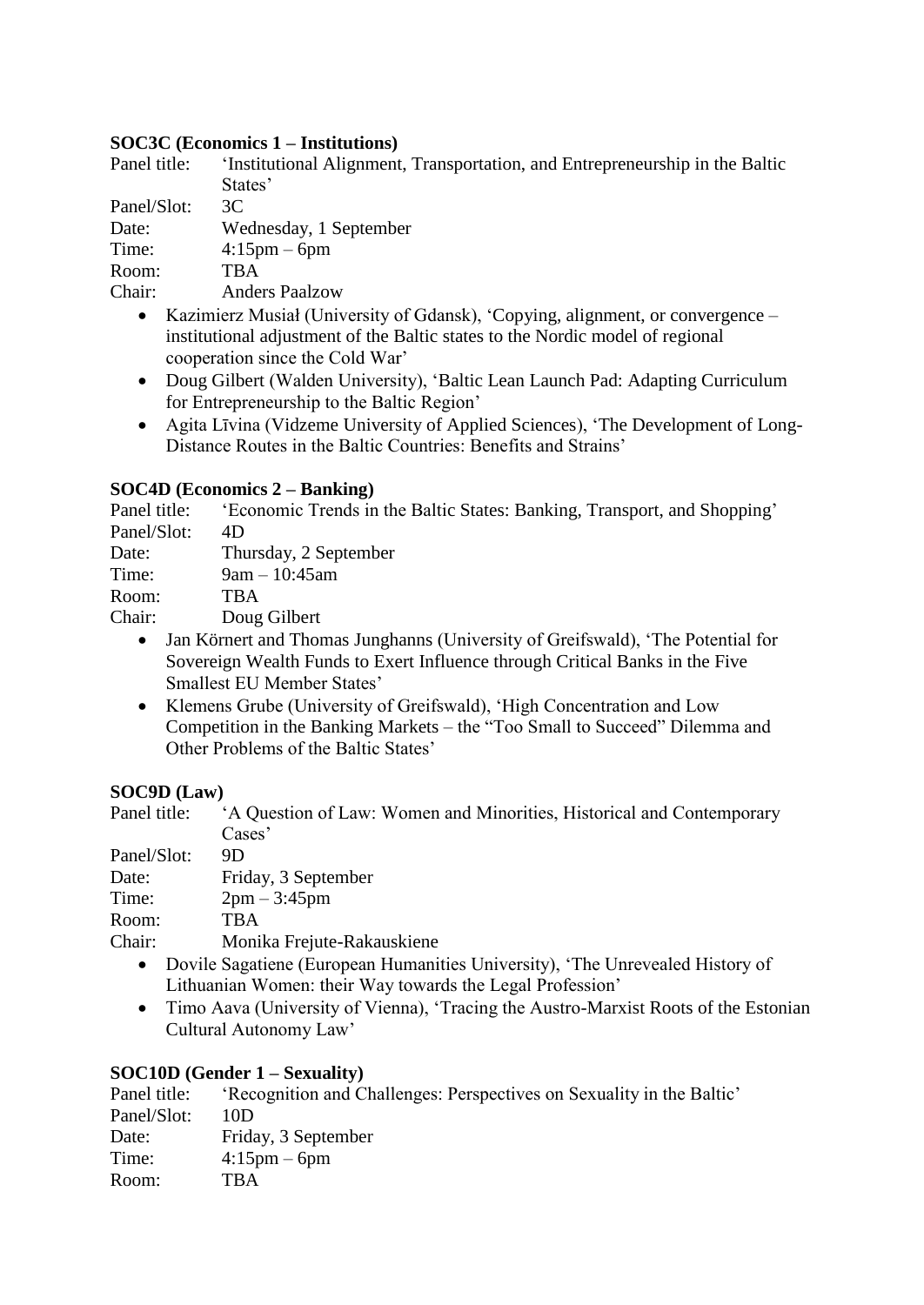Chair: TBA

- Eva Eglāja-Kristsone (University of Latvia), 'Reflections on Activism in Latvian Women's Autobiographical Narratives from the fin-de-siècle to WWII'
- Monika Kareniauskaite (Lithuanian Institute of History/Law Institute of the Lithuanian Centre for Social Sciences), 'Researching Gender-Based Violence in Soviet-Lithuania: From History to Criminology Perspectives'
- Riikka Taavetti (University of Helsinki), 'Concepts of Democracy in Estonian Debates over Lesbian, Gay, and Bisexual Rights and Recognition from the 1990s to the 2020s'

## **SOC12C (Gender 2)**

Panel title: 'Gender and Women across Baltic Research'

Panel/Slot: 12C

Date: Saturday, 4 September

Time: 11:15am – 1pm

Room: TBA

Chair: Monika Kareniauskaite

- Zita Kārkla (University of Latvia), 'Gender and Subjectivity in Travel Writings by Latvian Women at the End of the 19<sup>th</sup> century: Minna Freimane's Travels from the Caucasus to Egypt'
- Gunta Ločmele (University of Latvia), 'Gender-oriented Advertising and Peculiarities of its Translation'

## **SUSTAINABILITY: CULTURAL HERITAGE & URBAN PLANNING (SUS)**

#### **SUS6C (Urban Planning/Heritage)**

Panel title: 'Cultural Heritage and Development in the Baltic Urban Context'

Panel/Slot: 6D

Date: Thursday, 2 September

Time: 2pm – 3:45pm

Room: TBA

Chair: TBA

- Hele Kiimann (Uppsala University), 'Swedish settlement development in Estonia and Ukraine since the late 18<sup>th</sup> century'
- Martina Urbinati (University of Bologna), 'Renegotiating Urban Memories in the European Periphery: The Case of Kaunas as a Laboratory'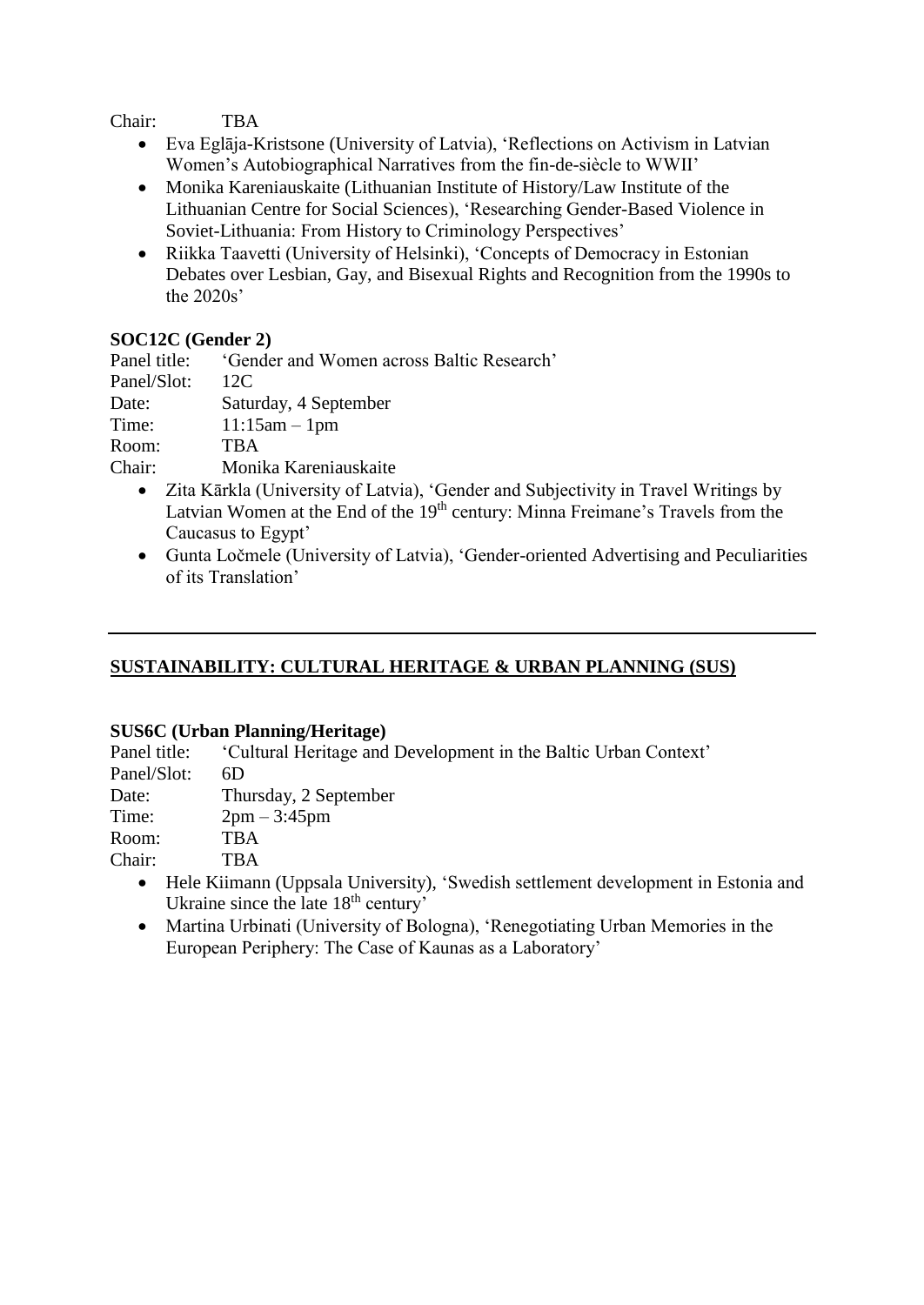## **INDEX OF PARTICIPANTS**

| <b>Surname</b>      | <b>First name</b> | <b>Panel code</b>   |
|---------------------|-------------------|---------------------|
| Aava                | Timo              | SOC9D               |
| Ainso               | Heino             | POL9C               |
| Altau               | Karl              | POL5D               |
| Auers               | Daunis            | POL8D               |
| <b>Balandis</b>     | Egidijus          | MIG5C               |
| <b>Balkelis</b>     | Tomas             | HIS7A               |
| Baxenfield          | James             | HIS3A               |
| Bennich-Björkman    | Li                | HIS <sub>12</sub> A |
| <b>Birka</b>        | Ieva              | MIG1D; POL2C        |
| <b>Bissinger</b>    | Frederik          | LANG2B              |
| <b>Bolin</b>        | Göran             | LANG8B              |
| <b>Branets</b>      | Anna              | LANG2B              |
| Bucevičiūtė         | Laima             | HIS10A              |
| <b>Bucholtz</b>     | Ianis             | POLIC               |
| Bukelskyte-Cepele   | Kristina          | LANG1B              |
| <b>Burima</b>       | Maija             | LANG7B              |
| <b>Bussmann</b>     | Margit            | POL9C               |
| Čiubrinskas         | Vytis             | MIG6D               |
| Dāvidsone           | Agnese            | POL1C               |
| Dean                | Laura             | POL8D               |
| Dimants             | Ainars            | LANG8B              |
| Djatkoviča          | Evija             | POL7C               |
| Dubinka-Hushcha     | Lizaveta          | POL7C               |
| Duvold              | Kjetil            | POL2C               |
| Eglāja-Kristsone    | Eva               | SOC <sub>10</sub> D |
| Esse                | Liisi             | HIS7A               |
| Figueiras           | Rita              | LANG8B              |
| Frėjutė-Rakauskienė | Monika            | MIG8C               |
| Gečienė-Janulione   | Ingrida           | MIG6D               |
| Genys               | Dainius           | MIG5C               |
| Gibson              | Catherine         | HIS3A               |
| Gilbert             | Doug              | SOC3C               |
| Gornischeff         | Feliks            | HIS4A               |
| Grišinas            | Arvydas           | LANG8B              |
| Grube               | Klemens           | SOC <sub>4</sub> D  |
| Hackmann            | Joerg             | HIS5A               |
| Hearne              | Siobhán           | HIS6A               |
| Heikkilä            | Pauli             | HIS5A               |
| Hodil               | Earl              | HIS10A              |
| Hornstein-Tomić     | Caroline          | MIG6D               |
| Jõesaar             | Andres            | MIG11C              |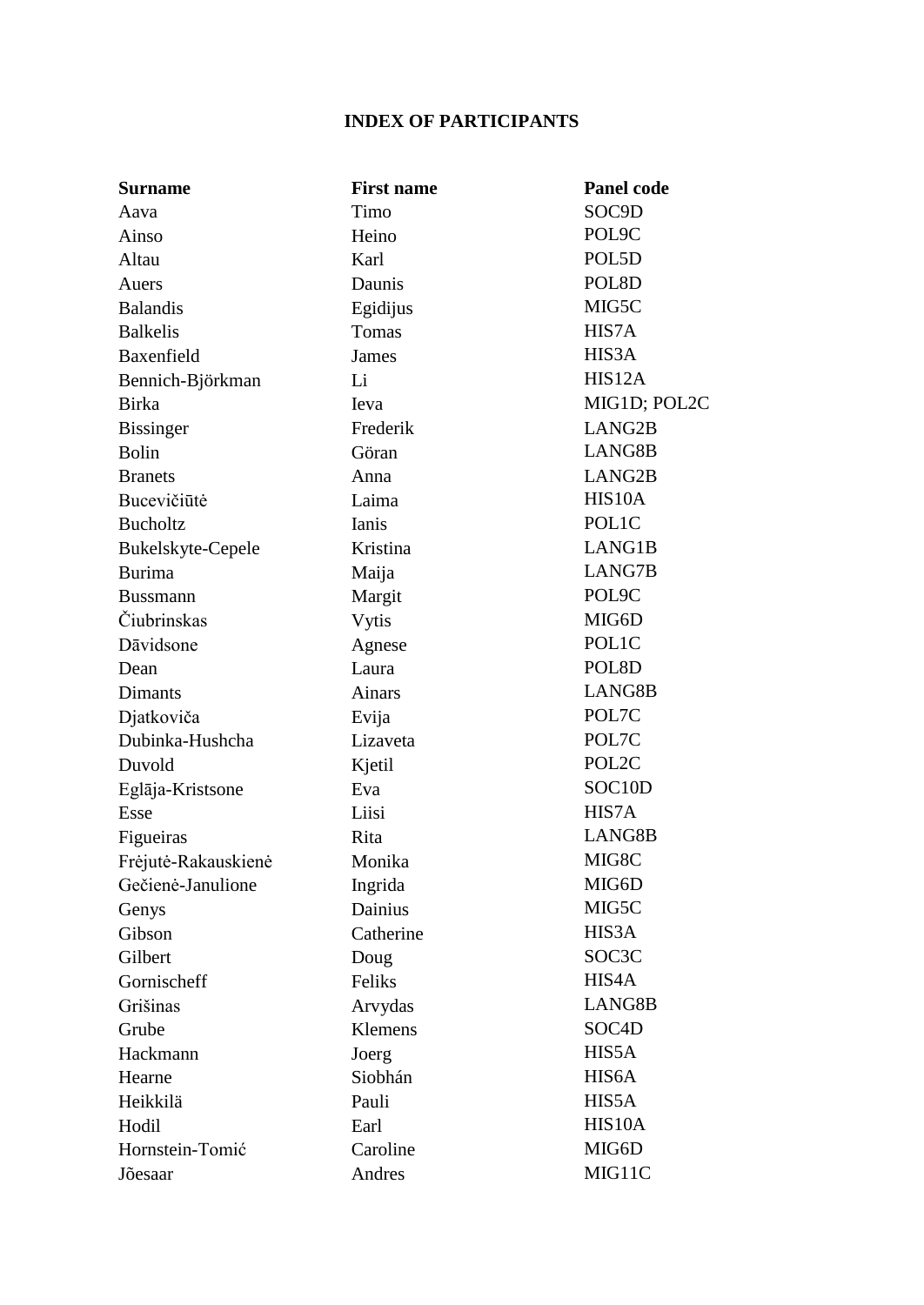| Judžentytė-Šinkūnienė     | Gintarė               | LANG1B              |
|---------------------------|-----------------------|---------------------|
| Junghanns                 | Thomas                | SOC <sub>4</sub> D  |
| Kareniauskaite            | Monika                | SOC <sub>10</sub> D |
| Kārkla                    | Zita                  | SOC12C              |
| Karnups                   | <b>Viesturs Pauls</b> | HIS5A               |
| Kasekamp                  | Andres                | POL5D; POL9C        |
| Kasperiuniene             | Judita                | LANG3B              |
| Kesylyte-Alliks           | Egle                  | MIG8C               |
| Kiimann                   | Hele                  | SUS <sub>6</sub> C  |
| Kļaviņš                   | Kaspars               | LANG6B              |
| Kļaviņš                   | Didzis                | POL2C               |
| Kontrimas                 | Linas                 | POLIC               |
| Körnert                   | Jan                   | SOC <sub>4</sub> D  |
| Kott                      | Matthew               | HIS1A               |
| Kudiņš                    | Jānis                 | LANG4B              |
| Kuldkepp                  | Mart                  | HIS7A               |
| Kurpniece                 | Ruta                  | LANG10B             |
| Laizāns                   | Mārtiņš               | LANG6B              |
| Lāms                      | Ojārs                 | LANG6B              |
| Līviņa                    | Agita                 | SOC <sub>3</sub> C  |
| Loader                    | Michael               | HIS6A; HIS9A        |
| Ločmele                   | Gunta                 | SOC12C              |
| <b>MacLaughlin Garbes</b> | Heather               | LANG4B              |
| Marcinkevicius            | Andrius               | MIG8C               |
| Merilai                   | Arne                  | LANG10B             |
| Merritt                   | Harry                 | HIS9A               |
| Miloiu                    | Silviu                | HIS11A              |
| Musiał                    | Kazimierz             | SOC3C; POL7C        |
| Napolitano                | Rosario               | HIS11A              |
| Neimane                   | Lelde                 | HIS2A               |
| Nesterova                 | Irena                 | POL2C               |
| <b>Nurmis</b>             | Kristo                | HIS9A               |
| Oga                       | Jānis                 | LANG7B              |
| Oppermann                 | Paula                 | HIS1A               |
| Ostups                    | Artis                 | LANG7B              |
| Rakutiene                 | Sima                  | POL8D               |
| Rasnacis                  | <b>Viesturs</b>       | POL3D               |
| Reklaityte                | Akvile                | LANG5B              |
| Rönngren                  | Emma                  | LANG12D             |
| <b>Rostoks</b>            | Toms                  | POL3D               |
| Rudnik                    | Alesia                | POL7C               |
| Saar                      | Teele                 | HIS4A               |
| Sagatiene                 | Dovile                | SOC9D               |
| Savoniakaite              | Vida                  | HIS12A              |
| Sedlenieks                | Klavs                 | MIG11C              |